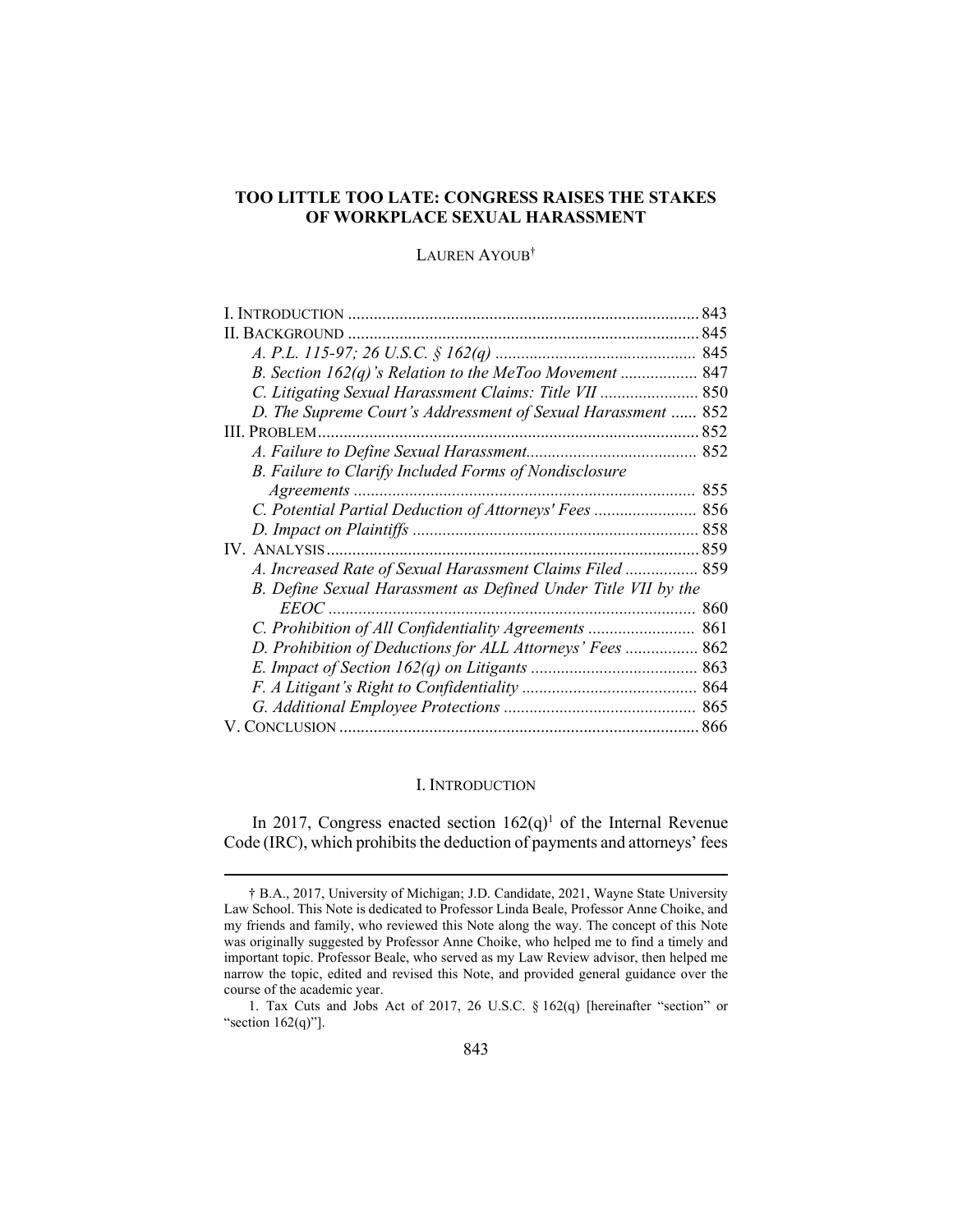in confidential settlement agreements related to cases of workplace sexual harassment.<sup>2</sup> This Note will analyze Congress's enactment of section  $162(q)$  to address workplace sexual harassment and discuss how the section's vague language and lack of defining terms may limit its ability to deter businesses from condoning workplace sexual harassment.

Congress's enactment of section 162(q) followed a chain of publicized workplace sexual harassment cases in Hollywood.<sup>3</sup> In 2017, the social media hashtag #MeToo went viral after the highly revealing and publicized story of Hollywood executive Harvey Weinstein's sexual assaults.<sup>4</sup> #MeToo is a social media reference to the Me Too movement, an online campaign in which survivors of sexual harassment or assault share their experiences in solidarity.<sup>5</sup> The impact of Weinstein's story and its integral part in this movement was only made possible by the numerous employees, past and present, that bravely came forward to denounce Weinstein's inappropriate workplace conduct on behalf of the many silenced victims.<sup>6</sup>

Weinstein's case has been widely publicized in recent years, but workplace sexual harassment is no new phenomenon. While section  $162(q)$  has contributed to increasing public awareness about the role that businesses play in workplace sexual misconduct, the section's broad language and lack of clarity regarding its application hinders its underlying purpose of deterring workplace sexual harassment.<sup>7</sup>

In Part II, this Note will introduce the history of section  $162(q)$  and the MeToo movement and discuss Congress's intentions to enact the section to combat workplace sexual harassment.<sup>8</sup> In Part III, this Note will discuss the difficulties in interpreting the section due to its vague language and the

<sup>2</sup>. See id.

 <sup>3.</sup> Alan Feuer, Harvey Weinstein's Dark Days, N.Y. TIMES (Jan. 20, 2020), https://www.nytimes.com/2020/01/20/nyregion/harvey-weinstein-trial.html [https://web. archive.org/web/20210205180836/https://www.nytimes.com/2020/01/20/nyregion/harve y-weinstein-trial.html].

<sup>4</sup>. Id.

 <sup>5.</sup> Tarana Burke, History & Inception, ME TOO, https://metoomvmt.org/get-to-knowus/history-inception/ [http://web.archive.org/web/20210201032641/https://metoomvmt. org/get-to-know-us/history-inception/] (last visited Feb. 5, 2021).

 <sup>6.</sup> Sara M. Moniuszko & Cara Kelly, Harvey Weinstein Scandal: A Complete List of the 87 Accusers, USA TODAY (June 1, 2018 4:41 PM), https://www.usatoday.com/story/li fe/people/2017/10/27/weinstein-scandal-complete-list-accusers/804663001/ [https://web. archive.org/web/20210130215457/https://www.usatoday.com/story/life/people/2017/10/2 7/weinstein-scandal-complete-list-accusers/804663001/].

<sup>7.</sup> Stephanie Olivera Mittica & John Waters, Harvey Weinstein, Tax Reform, and Nondisclosure—Oh My!, JDSUPRA (Jan. 19, 2018), https://www.jdsupra.com/legalnews/ harvey-weinstein-tax-reform-and-47089/ [http://web.archive.org/web/20210201012832/ https://www.jdsupra.com/legalnews/harvey-weinstein-tax-reform-and-47089/].

<sup>8</sup>. See infra Part II.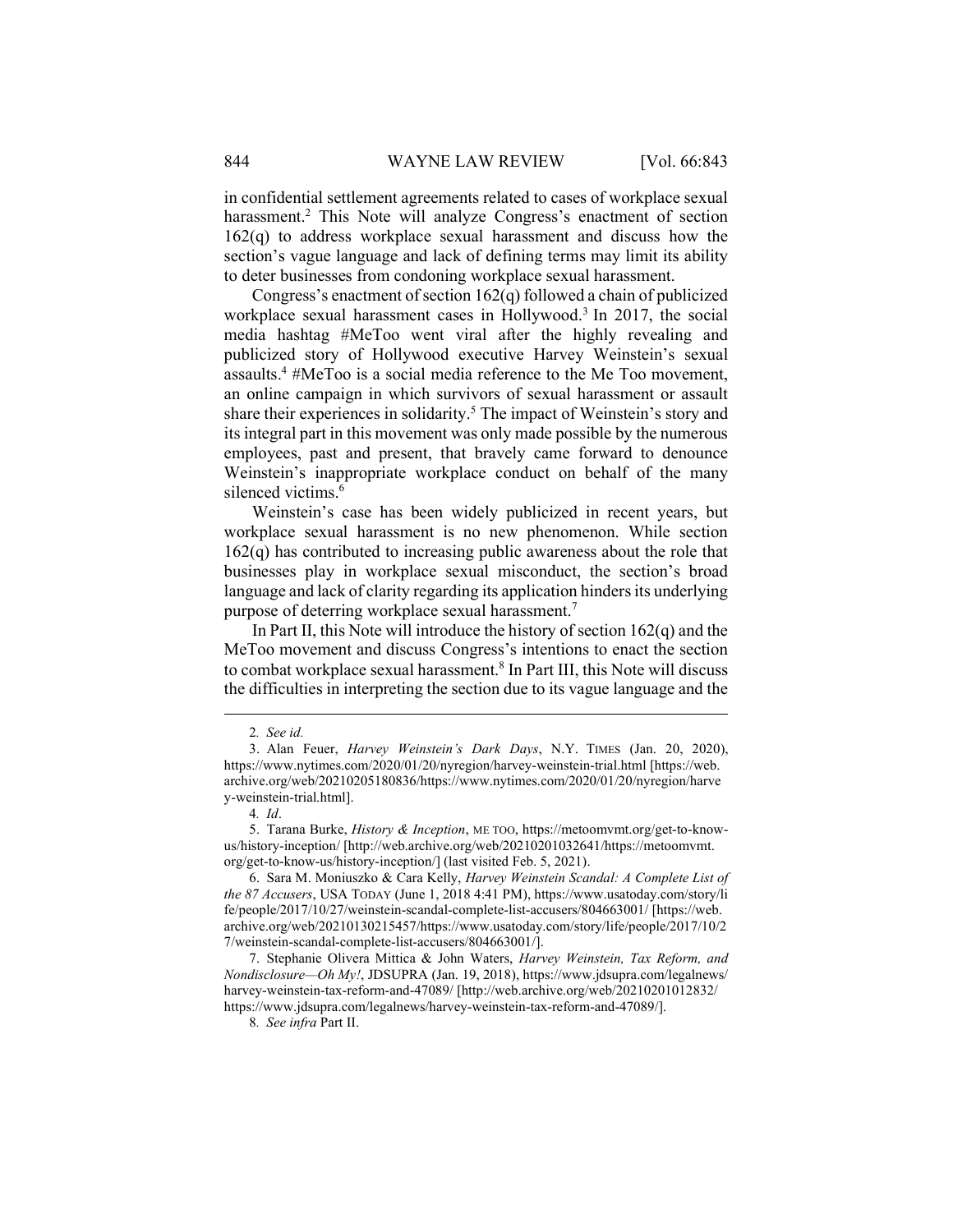lack of existing regulatory instruction by Congress or the Internal Revenue Service (IRS) to define key phrases such as "sexual harassment" and "nondisclosure agreement."<sup>9</sup> In Part IV, this Note will discuss the section's impact since its enactment, suggest solutions for defining key language, and propose that the section be amended to clarify its vague language in a way that best favors sexual harassment victims.<sup>10</sup> Finally, in Part V, this Note will conclude by suggesting that Congress amend section 162(q) and enact greater legislative oversight of settlement claims to firmly establish its commitment to eliminating workplace sexual harassment.<sup>11</sup>

# II. BACKGROUND

# A. P.L. 115-97; 26 U.S.C. § 162(q)

Congress enacted major tax legislation, the Tax Cuts and Jobs Act (TCJA), on December 22,  $2017<sup>12</sup>$  This substantial tax revision included a section explicitly addressing sexual harassment.<sup>13</sup> Section 13307 of the TCJA adds section 162(q), which provides:

(q) PAYMENTS RELATED TO SEXUAL HARASSMENT AND SEXUAL ABUSE.—No deduction shall be allowed under this chapter for—

(1) any settlement or payment related to sexual harassment or sexual abuse if such settlement or payment is subject to a nondisclosure agreement, or

(2) attorney[s'] fees related to such a settlement or payment.<sup>14</sup>

14. Id.

<sup>9</sup>. See infra Part III.

<sup>10</sup>. See infra Part IV.

<sup>11</sup>. See infra Part V.

 <sup>12.</sup> Tax Cuts and Jobs Act of 2017, Pub. L. No. 115-97, 131 Stat. 2054 (codified in scattered sections of 26 U.S.C.). Public Law 115-97 was enacted by the 115th Congress as an amendment of the Internal Revenue Code of 1986. Id. See also Preliminary Details and Analysis of the Tax Cuts and Jobs Act, TAX FOUND. (Dec. 18, 2018), https://taxfoundation.org/final-tax-cuts-and-jobs-act-details-analysis/ [http://web.archive. org/web/20210201003137/https://taxfoundation.org/final-tax-cuts-and-jobs-act-detailsanalysis/]. The Tax Cuts and Jobs Act (TCJA) is a tax reform bill that was initially passed by the House of Representatives on November 16, 2017, and signed by the Senate on December 2, 2017. Id.

<sup>13</sup>. See 26 U.S.C. § 162(q).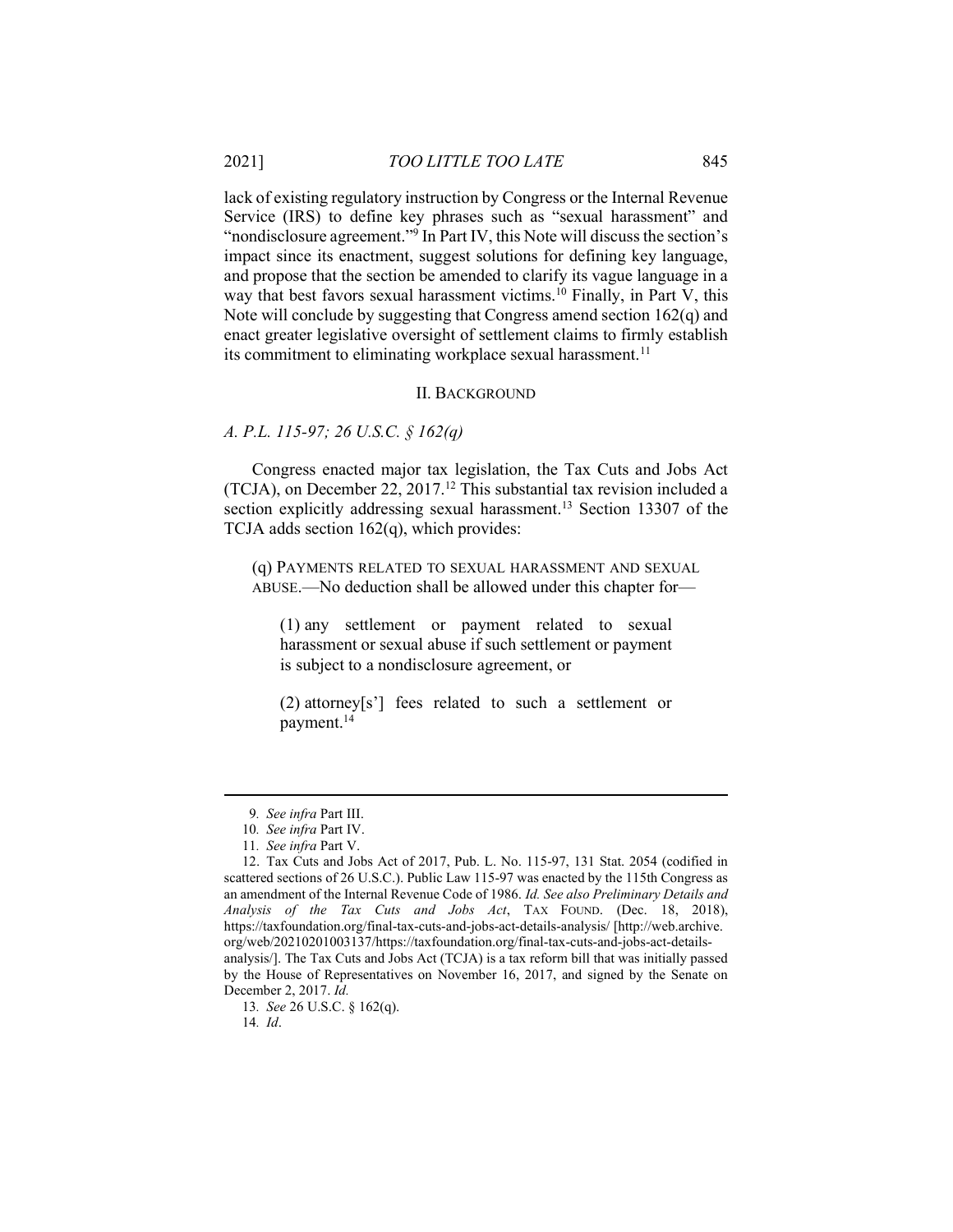Under this section, deductions for settlement agreements or attorneys' fees related to cases involving sexual harassment or abuse are not allowed if the settlement or payments are subject to a nondisclosure agreement  $(NDA).<sup>15</sup>$ 

Generally, taxpayers are allowed a deduction for "ordinary and necessary expenses paid or incurred . . . in carrying on any trade or business. . . ."<sup>16</sup>Settlement payments, judgments, and associated legal fees of defending a claim are considered "ordinary and necessary."<sup>17</sup> Prior to section 162(q)'s enactment, the IRC broadly allowed attorneys' fees to be deducted as long as the fees were directly connected to the business.<sup>18</sup> Justice Cardozo once justified the IRC's allowance for the deduction of attorneys' fees as ordinary and necessary because "payments for such a purpose, whether the amount is large or small, are the common and accepted means of defense against attack."<sup>19</sup> Justice Cardozo felt it necessary to permit the deduction of attorneys' fees because such fees will inherently accumulate for anyone seeking to resolve a legal dispute.<sup>20</sup>

Various deductions have been disallowed by the IRC, but before the enactment of section  $162(q)$ , there was no specific section regarding

17. 26 U.S.C.  $\S$  162. Prior to the enactment of section 162 $(q)$ , attorneys' fees were generally accepted as ordinary or necessary business expenses so long as they were reasonable. Buckingham, Doolittle & Burroughs, LLC, Is Your Lawsuit Tax Deductible? How to Know When It Is, and Isn't, Deductible, JDSUPRA (Nov. 8, 2019), https://www.jdsupra.com/legalnews/is-your-lawsuit-tax-deductible-how-to-76611/

[https://web.archive.org/web/20210205191321/https://www.jdsupra.com/legalnews/isyour-lawsuit-tax-deductible-how-to-76611/]. Pertaining to individuals, section 212 of the IRC permits the deduction of all "ordinary and necessary expenses . . . in connection with the determination, collection, or refund of any tax." 26 U.S.C. § 212.

20. Id.

<sup>15</sup>. Id.

 <sup>16. 26</sup> U.S.C. § 162(a). See also Comm'r v. Lincoln Sav. & Loan Ass'n, 403 U.S. 345 (1971). In Lincoln Savings, the Supreme Court established that an allowable deduction under section  $162(a)$  of the IRC of 1954 "must  $(1)$  be 'paid or incurred during the taxable year,' (2) be for 'carrying on any trade or business,' (3) be an 'expense,' (4) be a 'necessary' expense, and (5) be an 'ordinary' expense." Id. at 352. Pertaining to individuals, section 212 of the IRC permits the deduction of all "ordinary and necessary expenses . . . in connection with the determination, collection, or refund of any tax." 26 U.S.C. § 212.

 <sup>18.</sup> Kornhauser v. United States, 276 U.S. 145, 153 (1928). In Kornhauser, the Supreme Court held that attorneys' fees were allowable as a deduction as ordinary and necessary business expenses because the fees were "directly connected with, or, as otherwise stated, proximately resulted from, his business . . . ." Id. (internal citations omitted).

 <sup>19.</sup> Welch v. Helvering, 290 U.S. 111, 114 (1933). Justice Cardozo used "counsel fees" as an example of ordinary or necessary business expenses because they are expected to occur in the midst of any dispute. Id.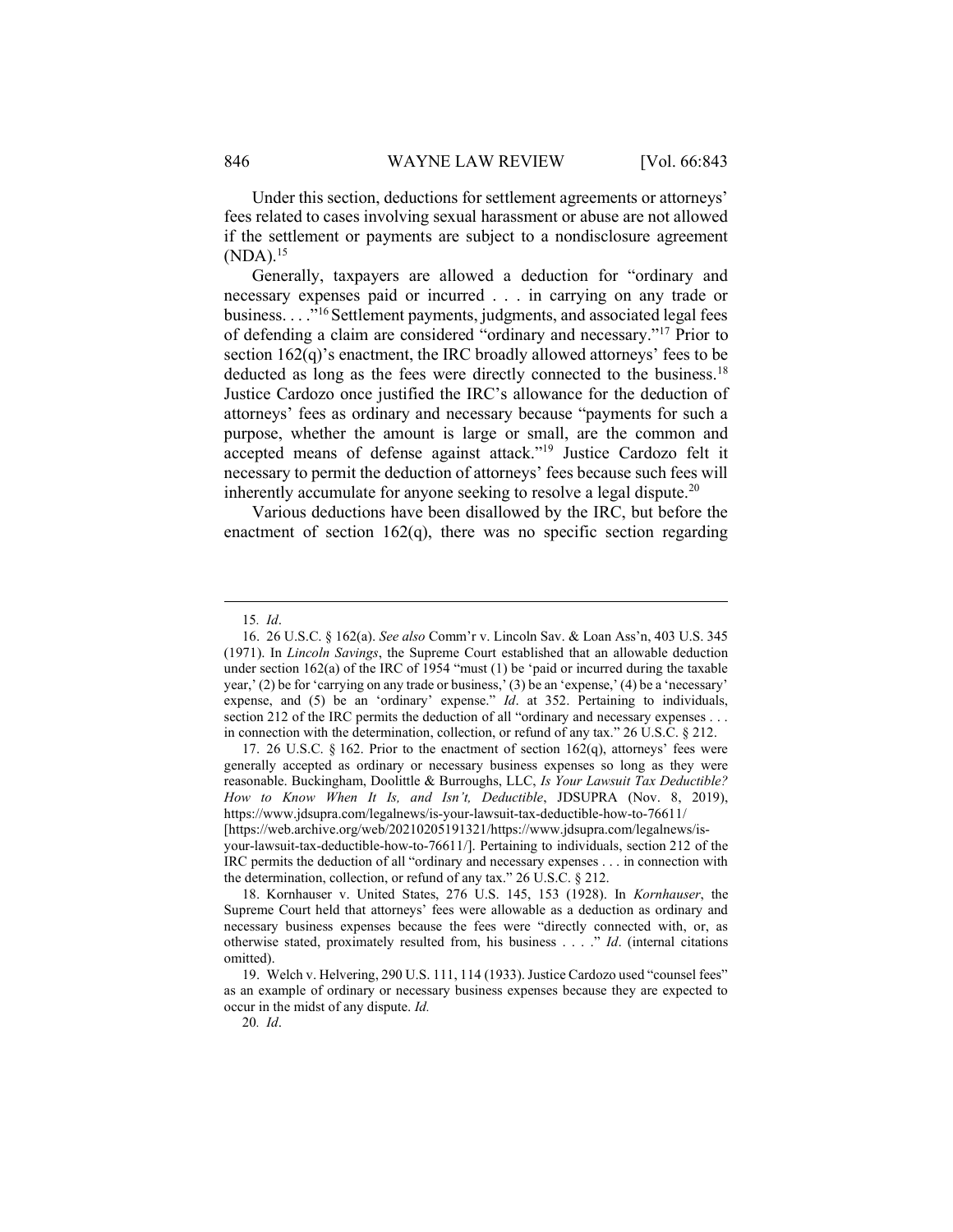private settlements or NDAs in connection with sexual harassment.<sup>21</sup> Since the section's enactment, various media commentators have applauded its conclusion, though not without critique, as a responsive measure addressing the increasing awareness of workplace sexual harassment following a series of allegations against business moguls, actors, and television personalities in 2017.<sup>22</sup>

## B. Section 162(q)'s Relation to the MeToo Movement

The MeToo movement arose in 2006 when Tarana Burke decided to share her personal experience of sexual assault as a method of recovery for herself and others.<sup>23</sup> Her goal was to ease the difficulty that individuals recovering from similar experiences of abuse face.<sup>24</sup> Burke coined the phrase "Me Too" and created the movement to serve as a community network for survivors and to destigmatize the experience of sexual abuse, with particular focus on women of color like herself.<sup>25</sup>

Burke, however, did not originate the Twitter hashtag "#MeToo."<sup>26</sup> Actor Alyssa Milano tweeted the hashtag in a call for women to feel comfortable and empowered to share their stories of sexual harassment to showcase unity and destigmatize the negative connotations that face victims of abuse, values that she shared with Burke.<sup>27</sup> Many women spoke out, including women of celebrity status, and a number of actors, public figures, and socialites were charged in 2017 with sexual harassment or

 <sup>21.</sup> MOLLY F. SHERLOCK & DONALD J. MARPLES, CONG. RSCH. SERV., R45092, THE 2017 TAX REVISION (P.L. 115-97): COMPARISON TO 2017 TAX LAW 26 (2018).

<sup>22</sup>. Disclosure vs. Deduction: Uncle Sam Speaks on Silencing Sexual Harassment Settlements, QBE N. AM. (May 2018), https://www.qbe.com/us/-/media/north%20amer ica/files/in-the-news/new-tax-code-provision-affects-ndas-on-sexual-harassment-settle ments.pdf?la=en [http://web.archive.org/web/20210203034836/https://www.qbe.com/us/- /media/north%20america/files/in-the-news/new-tax-code-provision-affects-ndas-onsexual-harassment-settlements.pdf?la=en].

<sup>23.</sup> Abby Ohlheiser, Meet the Woman Who Coined the 'Me Too' 10 Years  $Ago - to$ Help Women of Color, CHI. TRIB. (Oct. 19, 2017, 11:55 AM), https://www.chicagotribun e.com/lifestyles/ct-me-too-campaign-origins-20171019-story.html [http://web.archive. org/web/20210201014213/https://www.chicagotribune.com/lifestyles/ct-me-too-camp aign-origins-20171019-story.html].

<sup>24</sup>. Id.

<sup>25</sup>. Id.

<sup>26</sup>. Id. See also #MeToo: A Timeline of Events, CHI. TRIB. (Mar. 11, 2020, 1:52 PM), https://www.chicagotribune.com/lifestyles/ct-me-too-timeline-20171208-htmlstory.html [http://web.archive.org/web/20210201014517/https://www.chicagotribune.com/lifestyles/ ct-me-too-timeline-20171208-htmlstory.html].

 <sup>27.</sup> Ohlheiser, supra note 23.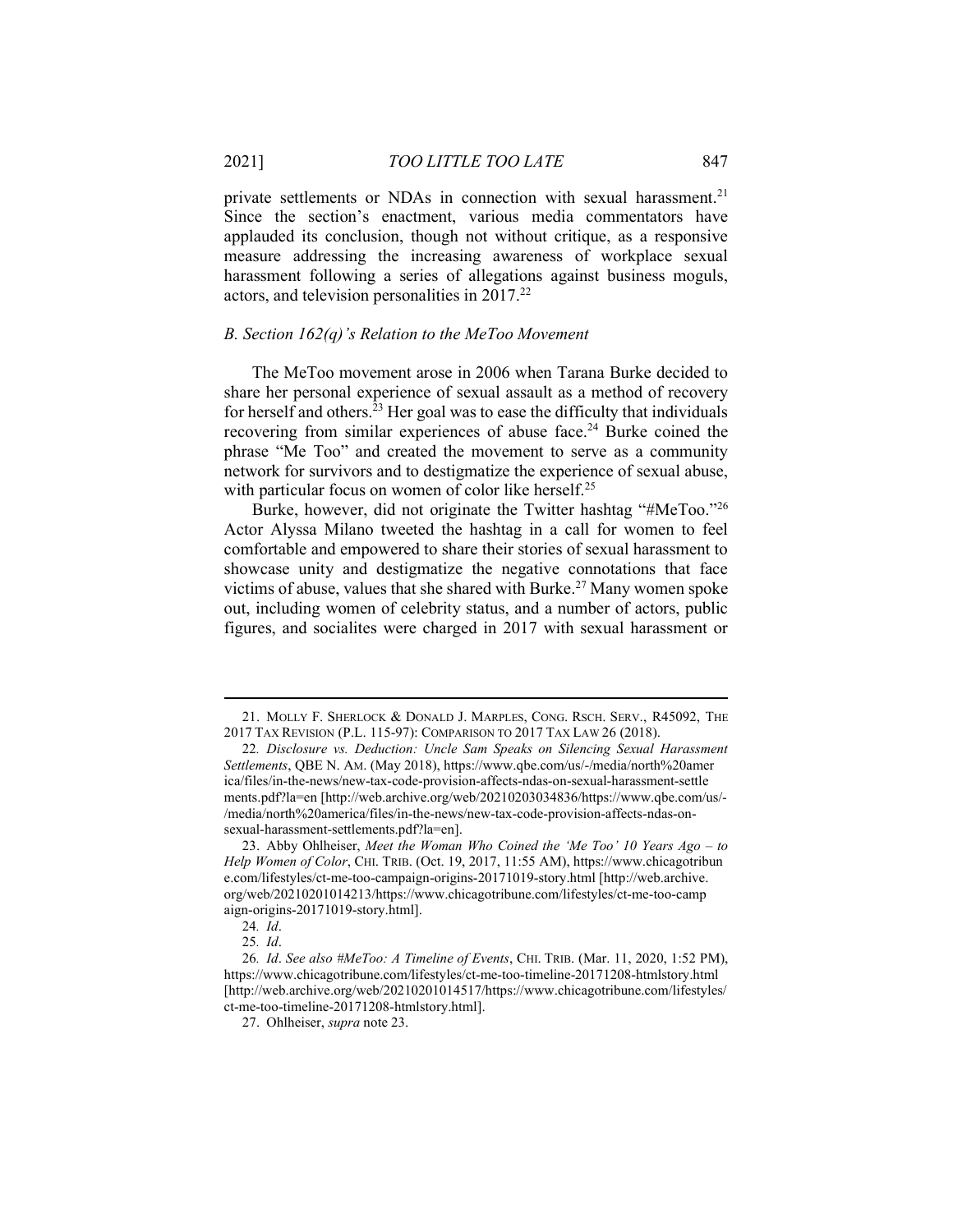rape, including Roy Price, Larry Nassar, Kevin Spacey, Roy Moore, and Harvey Weinstein.<sup>28</sup>

In 2018, the media continued to publicize similar allegations against other public figures, but none were more seemingly publicized than the allegations of workplace sexual assault against Weinstein.<sup>29</sup> Eventually, media commentators considered how Weinstein had continued to hold his position as an illustrious film and television producer: it was discovered that many allegations against him had been hidden because he had claimants sign confidentiality agreements when settling charges against him.<sup>30</sup> Weinstein used NDAs in conjunction with settlement agreements to silence any discussion of his alleged sexual assaults by his accusers.<sup>31</sup> Weinstein has since become an emblem of the MeToo movement and the general public's growing concern about workplace sexual harassment.<sup>32</sup> Particularly, the public's concern has grown regarding the vulnerability of employees becoming victim to workplace sexual harassment due to legal mechanisms, such as Weinstein's use of NDAs, which allow businesses to cover up instances or details of workplace sexual misconduct.<sup>33</sup>

Amid the Weinstein scandal, two Weinstein Company officials anonymously reported to The New York Times that Weinstein had settled at least eight different sexual assault cases with an NDA.<sup>34</sup> "Mr. Weinstein enforced a code of silence," as evidenced by employee contracts prohibiting criticism of the Weinstein Company or its leaders.<sup>35</sup> The media's attention to these allegations combined with the viral internet reach of the MeToo movement was telling: it was clear that a business may attempt to salvage its reputation among consumers and employees by

<sup>28</sup>. Id. Other notable figures who faced charges of sexual harassment or other forms of sexual misconduct included Louis C.K., Matt Lauer, Garrison Keillor, Russel Simmons, U.S. Sen. Al Franken, and more. Elizabeth C. Tippett, The Legal Implications of the MeToo Movement, 103 MINN. L. REV. 230, 231–32 (2018).

<sup>29</sup>. See Mittica & Waters, supra note 7.

 <sup>30.</sup> Megan Twohey et al., Weinstein's Complicity Machine, N.Y. TIMES, (Dec. 5, 2017), https://www.nytimes.com/interactive/2017/12/05/us/harvey-weinstein-complicity. html?mtrref=www.google.com&assetType=PAYWALL [http://web.archive.org/web/202 10201014906/https://www.nytimes.com/interactive/2017/12/05/us/harvey-weinsteincomplicity.html?mtrref=www.google.com&gwh=E1744A4BE093281D1D22971622CE6 59C&gwt=pay&assetType=PAYWALL].

<sup>31</sup>. Id.

<sup>32</sup>. See id. See also Tippett, supra note 28.

<sup>33</sup>. See Tippett, supra note 28.

 <sup>34.</sup> Twohey et al., supra note 30.

 <sup>35.</sup> Jodi Kantor & Megan Twohey, Harvey Weinstein Paid Off Sexual Harassment Accusers for Decades, N.Y. TIMES (Oct. 5, 2017), https://www.nytimes.com/2017/10/05/ us/harvey-weinstein-harassment-allegations.html [http://web.archive.org/web/20210201 111523/https://www.nytimes.com/2017/10/05/us/harvey-weinstein-harassment-allegat ions.html].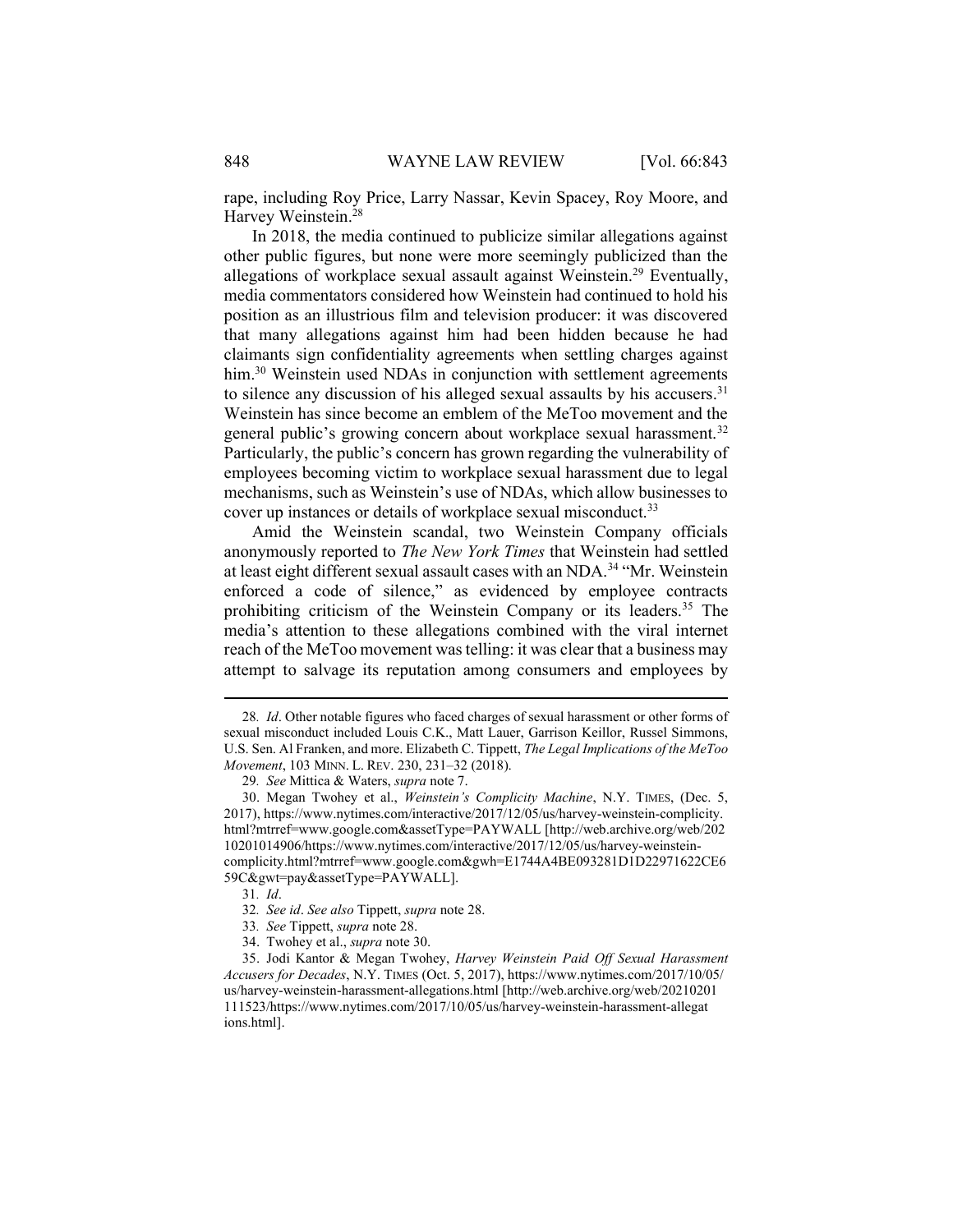prohibiting sexual harassment claimants from sharing their stories.<sup>36</sup> As a result, section 162(q) is often referred to as the "Weinstein Tax," due to its explicit attempt to address the kinds of issues seen in these publicized cases of workplace sexual harassment.<sup>37</sup>

Shortly after section 162(q) was enacted, U.S. Senator Bob Menendez, senior member of the Senate Finance Committee and the Congressman who initially proposed the inclusion of the new section in the 2017 tax reform, expressed his frustrations with its language.<sup>38</sup> Particularly, Senator Menendez feared that the vague language of the section would hinder its effectiveness.<sup>39</sup> Menendez proposed the initial amendment to the section to "both protect victims of sexual misconduct while ending the practice of taxpayers subsidizing the bad behavior of corporations or executives."<sup>40</sup> Menendez further expressed his fear that victims of sexual harassment may be further victimized by the section's vague language.<sup>41</sup> Despite Menendez's concerns, his proposal of the new section and Congress's willingness to adopt a section specifically addressing workplace sexual harassment is evidence of Congress's initial intent that the legislation was meant to combat the occurrence of sexual misconduct.<sup>42</sup>

41. Id. See also 26 U.S.C. § 162(q).

42. See Menendez Calls on GOP to Fix Its Tax Bill to Protect Victims of Workplace Sexual Misconduct, supra note 38.

<sup>36</sup>. See id.

<sup>37</sup>. Id. See also Robert W. Wood, Ironically, Weinstein Tax on Sexual Harassment Settlements May Hurt Plaintiffs Too, FORBES (Jan. 3, 2018, 8:51 AM), https://www.forbes.com/sites/robertwood/2018/01/03/ironically-weinstein-tax-on-sexualharassment-settlements-may-hurt-plaintiffs-too/#5f7e9eed463d [http://web.archive.org/ web/20210201015042/https://www.forbes.com/sites/robertwood/2018/01/03/ironicallyweinstein-tax-on-sexual-harassment-settlements-may-hurt-plaintiffs-too/].

<sup>38</sup>. Menendez Calls on GOP to Fix Its Tax Bill to Protect Victims of Workplace Sexual Misconduct, BOB MENENDEZ (Dec. 21, 2017), https://www.menendez.senate.gov/newsro om/press/menendez-calls-on-gop-to-fix-its-tax-bill-to-protect-victims-of-workplace-sex ual-misconduct [http://web.archive.org/web/20210203044933/https://www.menendez. senate.gov/newsroom/press/menendez-calls-on-gop-to-fix-its-tax-bill-to-protect-victimsof-workplace-sex

ual-misconduct].

<sup>39</sup>. Id. Senator Menendez introduced the addition of section 162(q) in response to the #MeToo movement to protect victims of sexual misconduct and prevent the businesses from writing off legal fees associated with sexual misconduct claims. Shane Rader, The Weinstein Tax: Congress' Attempt to Curb Non-Disclosure Agreements in Sexual Harassment Settlements, 3 BUS., ENTREPRENEURSHIP & TAX L. REV. 329 (2019).

<sup>40</sup>. See Menendez Calls on GOP to Fix Its Tax Bill to Protect Victims of Workplace Sexual Misconduct, supra note 38.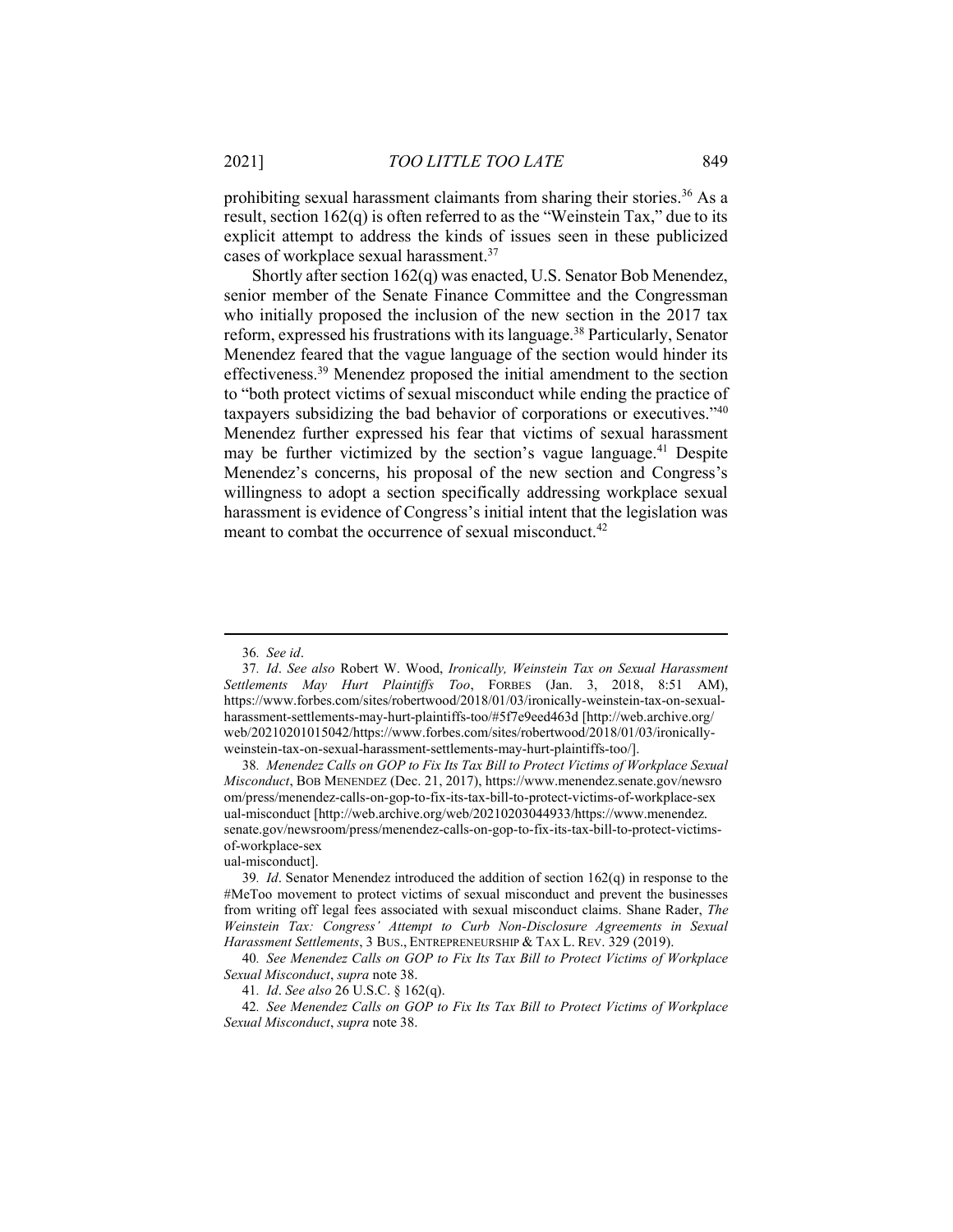#### C. Litigating Sexual Harassment Claims: Title VII

Today, workplace sexual harassment is federally regulated by Title VII of the Civil Rights Act of 1964 (Title VII), which prohibits discrimination on the basis of sex in employer and employee relationships.<sup>43</sup> The statute provides that "[i]t shall be an unlawful employment practice for an employer . . . to discriminate against any individual with respect to his compensation, terms, conditions, or privileges of employment, because of such individual's race, color, religion, sex, or national origin  $\ldots$ ."<sup>44</sup>

Title VII also created the Equal Employment Opportunity Commission (EEOC), an administrative agency charged with enforcing Title VII's prohibition of discrimination on the basis of "race, color, religion, sex (including pregnancy, transgender status, and sexual orientation), national origin, age, (forty or older), disability, or genetic information."<sup>45</sup> The EEOC is vested with the authority to investigate employers who have been charged with any of the above forms of discrimination.<sup>46</sup> Regarding sexual misconduct, the EEOC prohibits sexual harassment, considering it a form of sex-based discrimination, which "involves treating someone (an applicant or employee) unfavorably because of that person's sex."<sup>47</sup>

The EEOC notes that, "Unwelcome sexual advances, requests for sexual favors, and other verbal or physical conduct of a sexual nature constitutes sexual harassment when . . . this conduct explicitly or implicitly affects an individual's employment, unreasonably interferes with an individual's work performance, or creates an intimidating, hostile or offensive work environment."<sup>48</sup>

Title VII prevents sexual harassment in two forms: quid pro quo and hostile work environment.<sup>49</sup> Quid pro quo sexual harassment occurs when

<sup>43</sup>. See Facts About Sexual Harassment, EEOC, https://www.eeoc.gov/factsheet/facts-about-sexual-harassment [http://web.archive.org/web/20210203051706/ https://www.eeoc.gov/fact-sheet/facts-about-sexual-harassment] (last visited Feb. 3, 2021).

 <sup>44. 42</sup> U.S.C. § 2000e-3(a) (1972).

<sup>45</sup>. Overview, EEOC, https://www.eeoc.gov/overview [http://web.archive.org/web/ 20210201015433/https://www.eeoc.gov/overview] (last visited Feb. 25, 2020).

<sup>46</sup>. Id.

<sup>47</sup>. Sex-Based Discrimination, EEOC, https://www.eeoc.gov/sex-baseddiscrimination [http://web.archive.org/web/20210201015624/https://www.eeoc.gov/sexbased-discrimination] (last visited Apr. 5, 2020).

<sup>48</sup>. See Facts About Sexual Harassment, supra note 43.

<sup>49</sup>. Sexual Harassment: History of Legislation, Judicial Precedent Set by U.S. Supreme Court, Bill Passed Allowing Damages for Victims of Sexual Harassment, JRANK https://law.jrank.org/pages/22670/Sexual-Harassment.html [http://web.archive.org/web/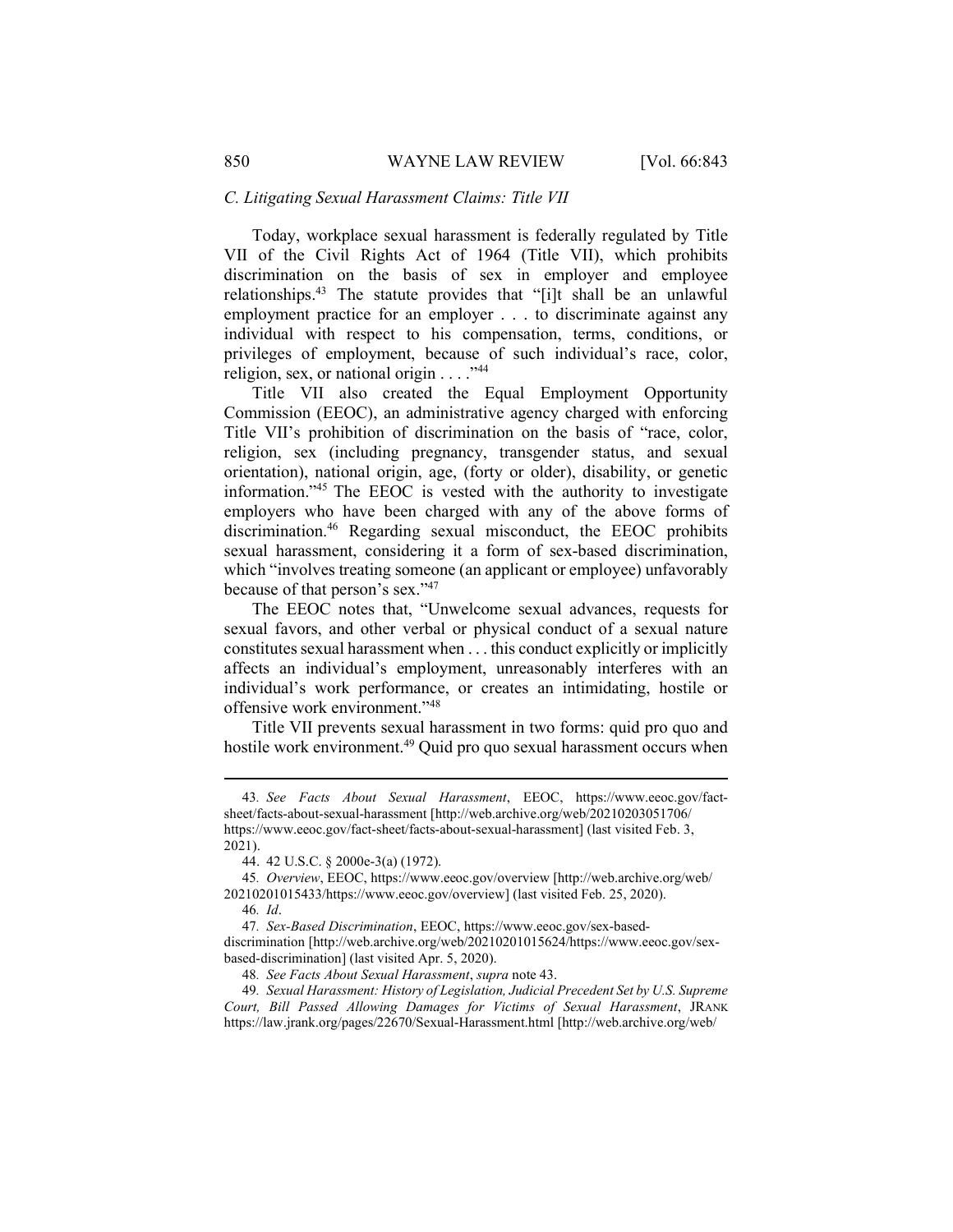an employer, or other individual in an authoritative position, directly requests sexual favors from an employee in exchange for a benefit.<sup>50</sup> Sexual harassment in the context of a hostile work environment occurs when an employee is made to feel uncomfortable by unwelcome sexual advances by an employer, so much so that the work environment has become hostile or abusive.<sup>51</sup> Circumstances surrounding hostile work environments can include: the frequency of misconduct, severity of the misconduct, the type of misconduct, and whether an employee's work performance has been affected by the misconduct.<sup>52</sup>

An individual does not need to be directly harassed to bring forth claims under Title VII for gender discrimination but may file a claim if they have been impacted in any way by the workplace misconduct.<sup>53</sup> Additionally, in no circumstance is the harassment required to result in economic injury or loss of employment to be regulated under Title VII.<sup>54</sup> Relationships included in the EEOC's definition of sexual harassment and, therefore, regulated under Title VII—also include same-sex harasser and harassed, and a harasser acting as a supervisor of the harassed, as an agent of the employer, as a supervisor in any area, as a co-worker, and as a non-employee.<sup>55</sup>

Under Title VII, an employer is vicariously liable if a supervisor creates a hostile work environment through sexual harassment.<sup>56</sup> In response to sexual harassment allegations, an employer may avoid liability in two circumstances: (1) the employer can prove that it "reasonably tried

<sup>20210201015927/</sup>https://law.jrank.org/pages/22670/Sexual-Harassment.html]

<sup>[</sup>hereinafter Sexual Harassment: History of Legislation] (last visited Feb. 3, 2021).

<sup>50</sup>. See id. Examples of quid pro quo sexual harassment include an employer requesting sexual favors in exchange for providing an employee with some benefit related to their employment such as a raise, permission to keep their job, or promotion. Id.

<sup>51</sup>. Id. See also Khadija Murad, Sexual Harassment in the Workplace, NCSL (Feb. 17, 2020), https://www.ncsl.org/research/labor-and-employment/sexual-harassment-in-theworkplace.aspx#Sexual%20Harassment%20in%20the%20Workplace [http://web.archive. org/web/20210125050113/https://www.ncsl.org/research/labor-and-employment/sexualharassment-in-the-workplace.aspx]. Examples of a hostile work environment may include situations when an employee experiences anxiety due to unwanted sexual advances. Sexual Harassment: History of Legislation, supra note 49.

<sup>52</sup>. See Harassment, EEOC, https://www.eeoc.gov/laws/types/harassment.cfm [http://web.archive.org/web/20210130223427/https://www.eeoc.gov/harassment] (last visited Feb. 25, 2020).

<sup>53</sup>. Id.

<sup>54</sup>. Id. See also Meritor Sav. Bank, FSB v. Vinson, 477 U.S. 57 (1986). The Supreme Court specified that for sexual harassment "to be actionable, it must be sufficiently severe or pervasive 'to alter the conditions of [the victim's] employment and create an abusive working environment." *Id.* at 67 (alteration in original).

<sup>55</sup>. See Harassment, supra note 52.

<sup>56</sup>. Id.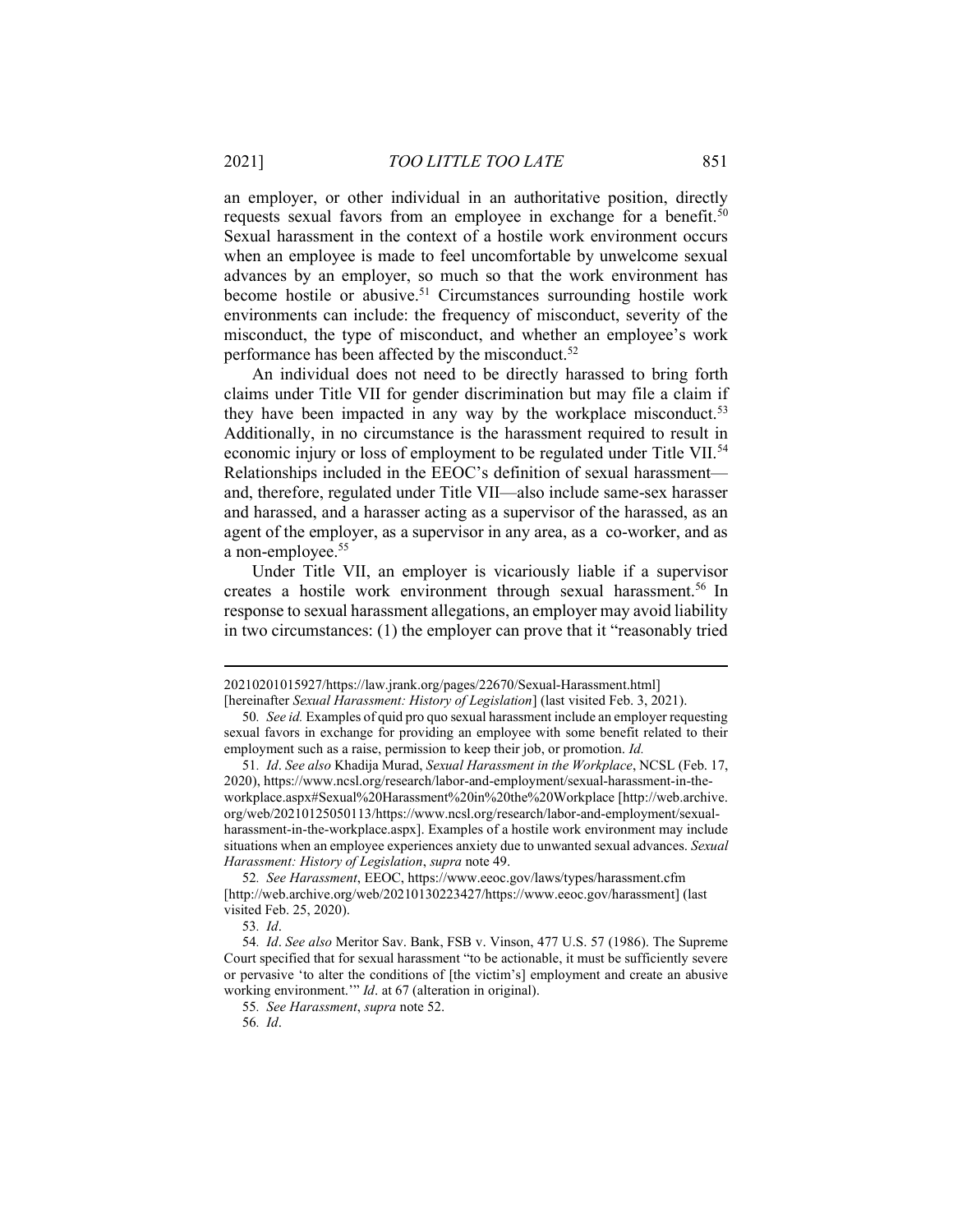to prevent and promptly correct the harassing behavior," or (2) the employer can prove that "the employee unreasonably failed to take advantage of any preventive or corrective opportunities."<sup>57</sup>

# D. The Supreme Court's Addressment of Sexual Harassment

Despite Title VII's enactment in 1964 and its creation of the EEOC, the Supreme Court failed to address sexual harassment until 1986 in Meritor Savings Bank v. Vinson, where the court held that an employee had a valid claim for sexual harassment because her supervisor had subjected her to unwelcome sexual advances.<sup>58</sup> This was the first case in which the Supreme Court held sexual harassment to be a Title VII violation and was essential in providing victims of sexual harassment with a legal remedy.<sup>59</sup> The Supreme Court further addressed the rights of sexual harassment litigants in the following years by specifying that an employer can be held liable for the actions of its employees, as well as specifying that a case of sexual harassment is not impacted by the gender of the involved parties.<sup>60</sup>

#### III. PROBLEM

#### A. Failure to Define Sexual Harassment

As Senator Menendez pointed out, section  $162(q)$  lacks clarity.<sup>61</sup> The section fails to define terms that are necessary for its application, including

<sup>57</sup>. Id.

<sup>58</sup>. Meritor Sav. Bank, 477 U.S. at 57 ("A claim of hostile environment sex discrimination is actionable under Title VII."). In this case, the Supreme Court denounced the uncomfortable or inappropriate behavior by supervisors, noting that their "responsibilities do not begin and end with the power to hire, fire, and discipline employees," but rather that supervisors are responsible for "ensuring safe, productive workplace[s]." Id. at 76 (Marshall, J., concurring).

<sup>59</sup>. Id. See also Stuart Taylor Jr., Sex Harassment on Job Is Illegal, N.Y. TIMES (June 20, 1986), https://www.nytimes.com/1986/06/20/us/sex-harassment-on-job-is-illegal.html [http://web.archive.org/web/20210203055503/https://www.nytimes.com/1986/06/20/us/s ex-harassment-on-job-is-illegal.html].

<sup>60</sup>. See, e.g., Faragher v. City of Boca Raton, 524 U.S. 1105 (1998) (reversing the judgment of the U.S. Court of Appeals for the Eleventh Circuit and holding that employers may be liable for their personnel). See also Burlington Indus., Inc. v. Ellerth, 524 U.S. 742 (1998) (affirming an employer's right to present an affirmative defense to a claim of sexual harassment); Oncale v. Sundowner Offshore Servs. Inc., 523 U.S. 75 (1998) (holding that sexual harassment under Title VII may be between same-sex parties).

<sup>61</sup>. See Menenedez Calls on GOP to Fix Its Tax Bill to Protect Victims of Workplace Sexual Misconduct, supra note 38. Senator Menendez introduced the addition of section 162(q) in response to the #MeToo movement to protect victims of sexual misconduct and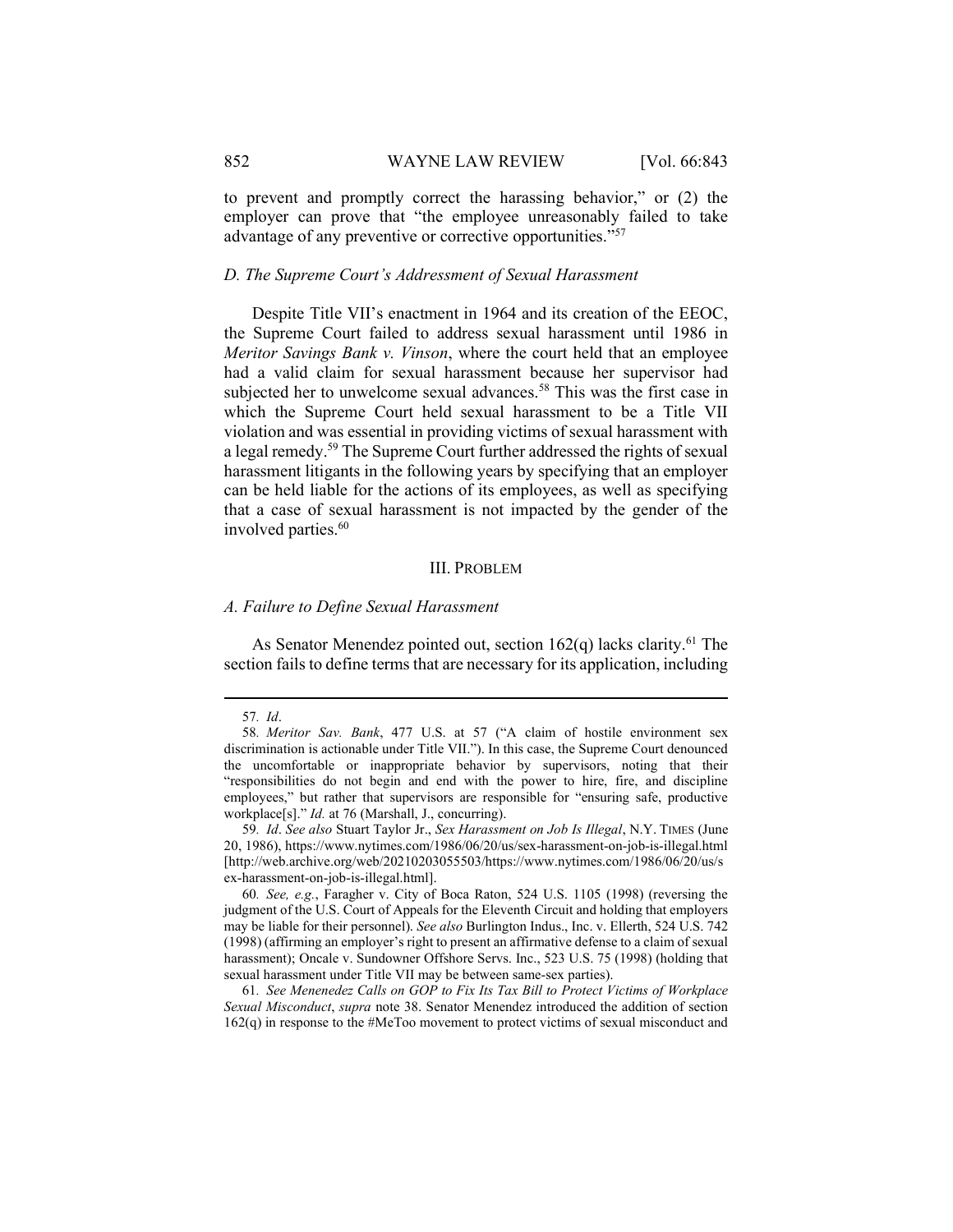sexual harassment or sexual abuse.<sup>62</sup> The IRS has also failed to provide regulatory guidance on how to interpret these key phrases in section  $162(q).<sup>63</sup>$ 

While the section fails to define or reference any other sources that define these terms, the Merriam-Webster dictionary defines sexual harassment as "uninvited and unwelcome verbal or physical behavior of a sexual nature especially by a person in authority toward a subordinate (such as an employee or student)." $64$  A fairly new definition, the concept of sexual harassment only recently came to light in the 1970s by feminist author and activist Lin Farley.<sup>65</sup> Despite only having been defined recently, the physical and psychological acts imposed on individuals being harassed occurred long before any concrete definition was developed.<sup>66</sup>

Farley defined sexual harassment as, "Any repeated and unwanted sexual comments, looks, suggestions, or physical contact that you find objectionable or offensive and causes you discomfort on your job."<sup>67</sup> She first introduced the term at a Human Rights Commission hearing on women in the workplace in 1975.<sup>68</sup> Farley had hoped that introducing a term for sexually explicit behavior directed towards women in the

 65. Daniel Hemel & Dorothy Shapiro Lund, Sexual Harassment and Corporate Law, 118 COLUM. L. REV. 1583, 1584 (2018). See also CATHERINE A. MACKINNON & REVA B. SIEGEL, DIRECTIONS IN SEXUAL HARASSMENT LAW 8 (2003). The act of sexual harassment can be traced back to the historical treatment of women, including the sexual mistreatment of enslaved African American women, domestic servants, and female factory workers. Id. at 1–3.

 66. MACKINNON & SIEGEL, supra note 65, at 1–3. See also Amanda Reed, A Brief History of Sexual Harassment in the United States, NAT'L ORG. FOR WOMEN (May 7, 2013), https://now.org/blog/a-brief-history-of-sexual-harassment-in-the-united-states/ [http:// web.archive.org/web/20210130223636/https://now.org/blog/a-brief-history-of-sexualharassment-in-the-united-states/]. Women have historically been subjected to coercion and unwanted sexual advances while working or being forced to work in unequal power dynamics. Prior to sexual harassment becoming legally actionable, women were offered resources such as guidebooks that advised them how to respond to unwelcome sexual harassment. Id.

67. See Hemel & Lund, supra note 65, at 1594 (quoting LIN FARLEY, SEXUAL SHAKEDOWN: THE SEXUAL HARASSMENT OF WOMEN ON THE JOB 20 (1978)).

 68. Lin Farley, I Coined the Term 'Sexual Harassment.' Corporations Stole It., N.Y. TIMES (Oct. 18, 2017), https://www.nytimes.com/2017/10/18/opinion/sexual-harassmentcorporations-steal.html [http://web.archive.org/web/20210201020752/https://www.ny times.com/2017/10/18/opinion/sexual-harassment-corporations-steal.html].

prevent the businesses from writing off legal fees associated with sexual misconduct claims. See Rader, supra note 39.

<sup>62</sup>. See 26 U.S.C. § 162(q).

<sup>63</sup>. See Mittica & Waters, supra note 7.

 <sup>64.</sup> Sexual Harassment, MERRIAM-WEBSTER, https://www.merriam-webster.com/dict ionary/sexual%20harassment [http://web.archive.org/web/20210203062510/https://www. merriam-webster.com/dictionary/sexual%20harassment] (last visited Feb. 2, 2021).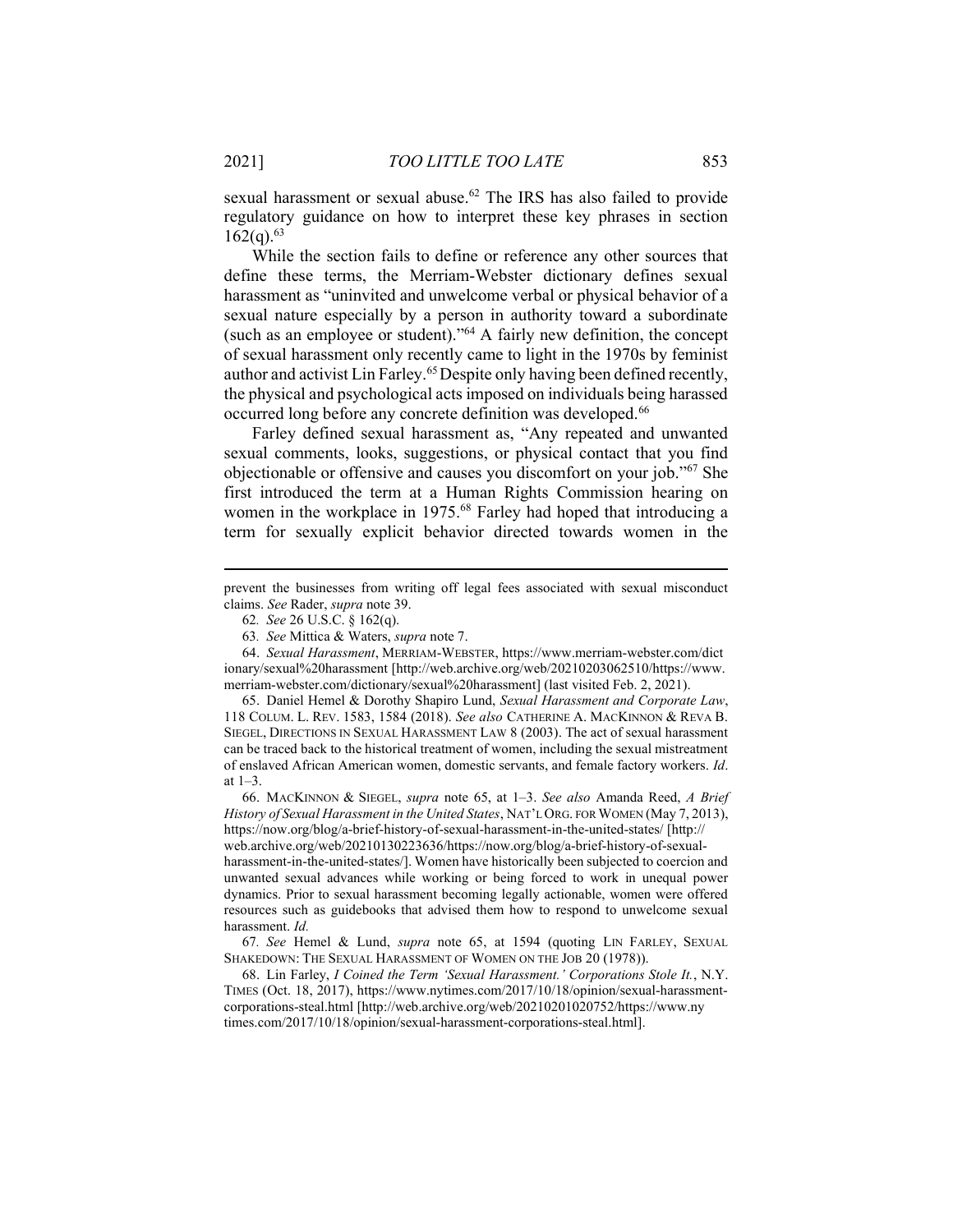workforce would increase awareness of the epidemic.<sup>69</sup> She also anticipated that introducing a definition would help empower and protect women by providing them with a way to describe their experiences.<sup>70</sup> Similar to the goals of Senator Menendez and those of the MeToo movement, Farley hoped that the term would empower women to share their experiences publicly and ultimately put an end to workplace sexual harassment.<sup>71</sup>

Unfortunately, as demonstrated by the enactment of section 162(q) in the new tax reform, workplace sexual misconduct continues to alarmingly persist.<sup>72</sup> Farley's term, although developed nearly four decades ago, remains useful in the modern MeToo era, as it aligns with many presentday circumstances of sexual harassment.<sup>73</sup> First, it specifically points to a person being made to feel uncomfortable in workplace settings due to unwanted sexual advances, one of Congress's primary concerns in enacting section  $162(q)$ .<sup>74</sup> Second, Farley's definition includes physical and non-physical intrusions on a body, encompassing a wide-range of situations that may fall into the category of sexual harassment.<sup>75</sup> This is important, as experiences of sexual harassment vary among individuals and include an array of different scenarios.<sup>76</sup>

Congress's failure to define the terms "sexual harassment" or "sexual abuse" within the section or to refer to another regulatory source, such as the definition provided by the EEOC, creates confusion as to what situations or experiences it regulates. This undermines Farley's very purpose of first creating a definition as well as Congress's reasons for adopting section  $162(q)$ : to unify victims of abuse and deter businesses from enabling sexual misconduct.<sup>77</sup> Without a clear definition, it is unclear whether section  $162(q)$  will actually serve as a deterrent as intended. Such confusion may even disincentivize plaintiffs from initially filing a claim for sexual harassment if they do not believe their employers will face repercussions.

<sup>69</sup>. Id.

<sup>70</sup>. Id.

<sup>71</sup>. Id.

<sup>72</sup>. See Menendez Calls on GOP to Fix Its Tax Bill to Protect Victims of Workplace Sexual Misconduct, supra note 38.

<sup>73</sup>. See Hemel & Lund, supra note 65, at 1595.

<sup>74</sup>. Id.

<sup>75</sup>. Id. at 1594.

<sup>76</sup>. Id.

<sup>77</sup>. See Farley, supra note 68; see also Menendez Calls on GOP to Fix Its Tax Bill to Protect Victims of Workplace Sexual Misconduct, supra note 38.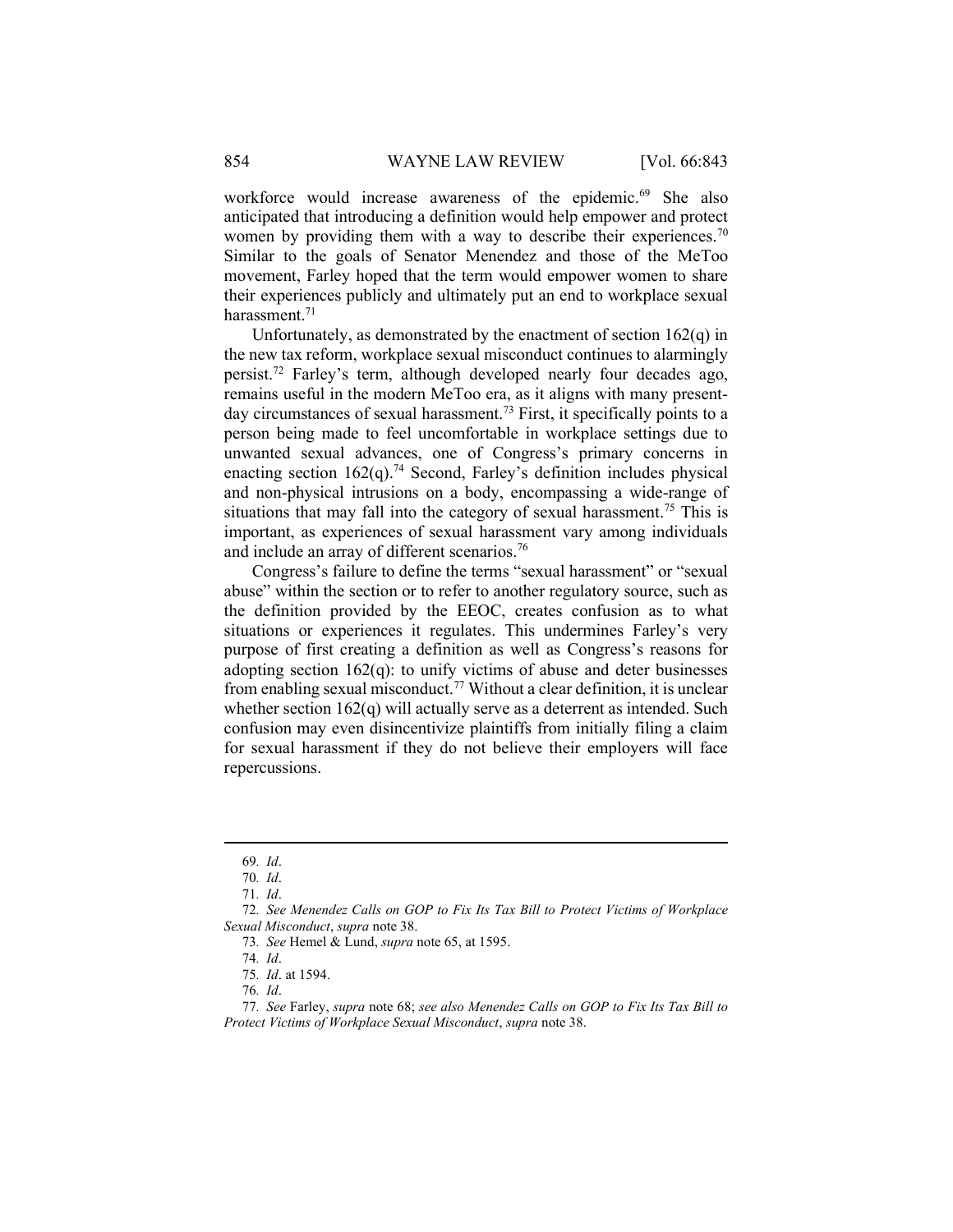#### B. Failure to Clarify Included Forms of Nondisclosure Agreements

The MeToo movement has brought to light instances, such as Weinstein's, of sexually-harassing-repeat-offender employers, where the harassment goes unnoticed or is covered up by the employer's use of legal mechanisms, such as NDAs, to silence victims.<sup>78</sup> Section  $162(q)$  disallows a deduction for "any settlement or payment related to sexual harassment or sexual abuse if such settlement or payment is subject to" an NDA.<sup>79</sup>

An NDA is a form of a confidentiality agreement, which prevents an individual from sharing information specified as confidential between the involved parties.<sup>80</sup> Confidentiality agreements may include nondisclosure provisions in addition to other sections such as non-compete provisions, whereas an NDA specifically addresses particular private information.<sup>81</sup> Section 162(q), however, does not clarify whether the term "NDA" should be broadly construed to include all forms of confidentiality agreements or narrowly read to only apply to agreements that have specifically been labeled as NDAs.<sup>82</sup>

Settlements of sexual harassment or unlawful discrimination cases under Title VII regularly contain NDAs either as an additional freestanding document or as a confidentiality clause within a larger text.<sup>83</sup> The purpose of these contractual agreements is to prevent employees from disclosing information about the claim, allegations, and payment for the settlement of the claim.<sup>84</sup> These agreements can, therefore, be used to prohibit claimants from sharing information about a settlement or sexual harassment or abuse claim, as the information would become

 <sup>78.</sup> Scott Raynor, How Harvey Weinstein's 'Secret Weapon' Led to a Nationwide Reevaluation of the Non-disclosure Agreement, EVERFI (Nov. 23, 2020), https://everfi. com/insights/blog/harvey-weinstein-sexual-harassment-secret-weapon-non-disclosureagreement/ [http://web.archive.org/web/20210203070118/https://everfi.com/blog/workpl ace-training/harvey-weinstein-sexual-harassment-secret-weapon-non-disclosureagreement/].

<sup>79</sup>. See 26 U.S.C. § 162(q).

 <sup>80.</sup> Confidentiality and Nondisclosure Agreements, Practical Law Practice Note 7- 501-7068. Nondisclosure agreements are free-standing confidentiality agreements. Id.

<sup>81</sup>. Id.

<sup>82</sup>. See 26 U.S.C. § 162(q).

 <sup>83.</sup> Ann Fromholz & Jeanette Laba, #MeToo Challenges Confidentiality and Nondisclosure Agreements, 41 L.A. LAW. 12 (2018). See also Confidentiality and Nondisclosure Agreements, supra note 80.

 <sup>84.</sup> Fromholz & Laba, supra note 83. See also Richard E. Kaye, Causes of Action for Breach of Confidentiality or Nondisclosure Agreement in Employment Contract, 47 CAUSES ACTION 2D 115 (2011) ("Confidentiality or nondisclosure agreements are intended to prevent employees from competitively using information acquired through the employment governed by the contract."); Twohey et al., *supra* note 30.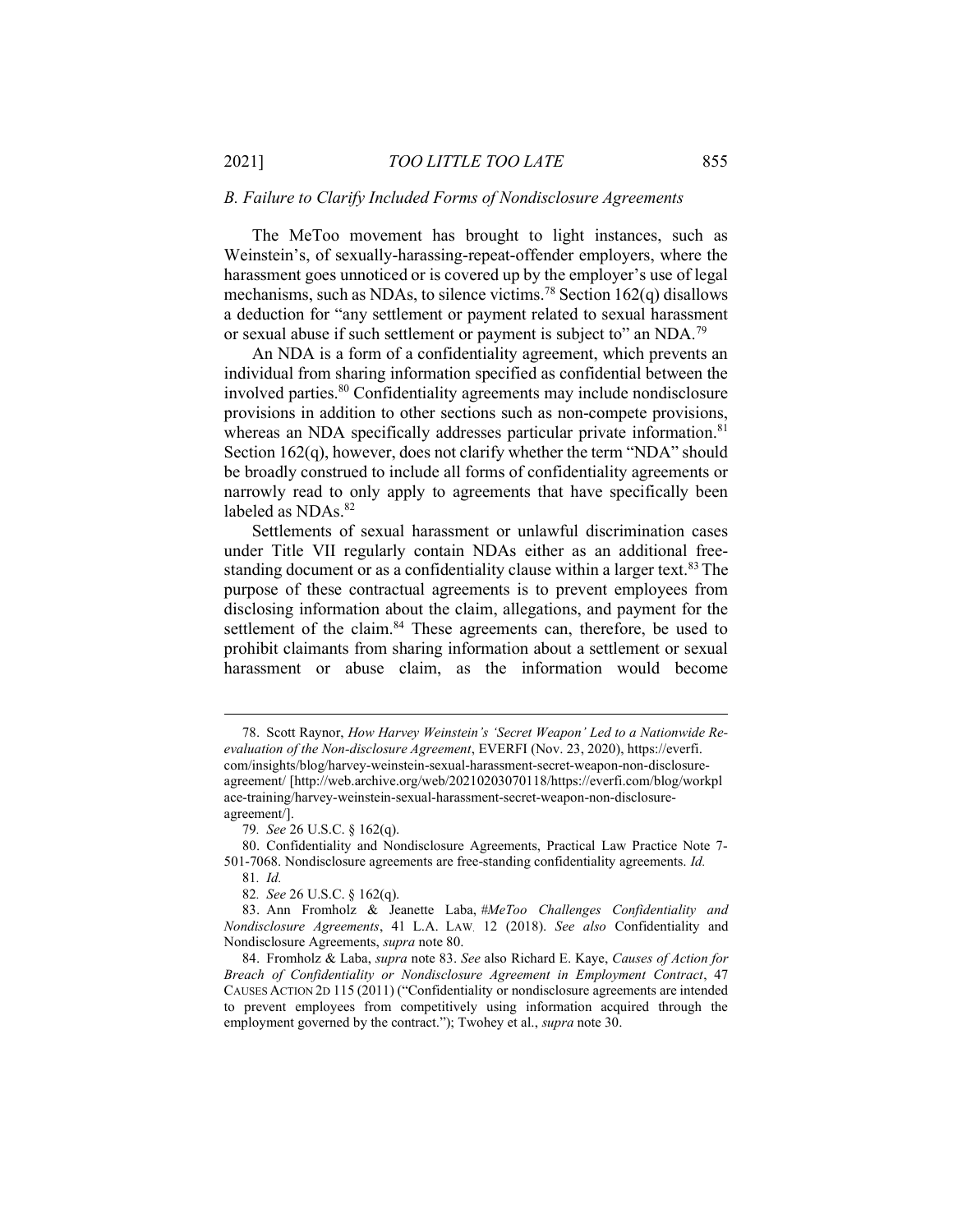confidential.<sup>85</sup> In such cases, the primary purpose of these agreements is to protect an employer's interest. ${}^{86}$  For instance, in Weinstein's case, the corporation may have seen the use of confidentiality agreements as a protective tool to maintain the company's reputation rather than face potential backlash if the public were to find out about Weinstein's sexual misconduct.<sup>87</sup>

Weinstein's case has made clear that NDAs have the potential to be abused by corporations and used as a means to silence an employee's experience in the interest of salvaging a business's reputation.<sup>88</sup> The EEOC does not regulate or prohibit the use of NDAs, but to prevent victims from being silenced, Title VII has addressed their rights to file a claim by prohibiting settlement agreements in employment cases that would bar an employee from filing charges or assisting in investigations with the EEOC.<sup>89</sup> While individuals are able to bring forth a claim for recovery, the voice and autonomy of victims of sexual harassment may still be suppressed if they are coerced or pressured into signing an NDA and, therefore, disallowed from freely sharing their experiences if they desire.<sup>90</sup> Additionally, prohibiting employees from sharing such information places other current or future employees at risk, as they will remain unaware of the potential sexual misconduct in the workplace.

### C. Potential Partial Deduction of Attorneys' Fees

Section 162(q) explicitly disallows the deduction of attorneys' fees related to "any settlement or payment" in sexual harassment cases.<sup>91</sup> To date, it is still unclear whether Congress intended that the settlement or payments be "related to" all costs incurred during litigation or solely those involved in reaching a settlement agreement.<sup>92</sup> Section 162(q) has not provided guidance regarding how to proceed in a case with multiple claims or in a situation where an employer desires to segregate claims to receive a partial tax deduction for additional claims that may be separated from a

<sup>85</sup>. See Fromholz & Laba, supra note 83.

<sup>86</sup>. See Confidentiality and Nondisclosure Agreements, supra note 80.

<sup>87</sup>. See Kantor & Twohey, supra note 35.

<sup>88</sup>. Id.

 <sup>89. 42</sup> U.S.C. § 2000e-3(a) (1972). See also U.S. Equal Emp. Opportunity Comm'n, Enforcement Guidance on Non-waivable Employee Rights Under EEOC Enforced Statutes, No. 915.002 (Apr. 10, 1997).

<sup>90</sup>. See Fromholz & Laba, supra note 83.

<sup>91</sup>. See 26 U.S.C. § 162(q).

<sup>92.</sup> Id. Neither section  $162(q)$  nor the IRS has provided guidance on how to define the phrase "related to." Section 162(q) FAQ, IRS (Nov. 24, 2020), https://www.irs.gov/newsr oom/section-162q-faq [http://web.archive.org/web/20210201021752/https://www.irs.gov/ newsroom/section-162q-faq] (last visited Feb. 25, 2020).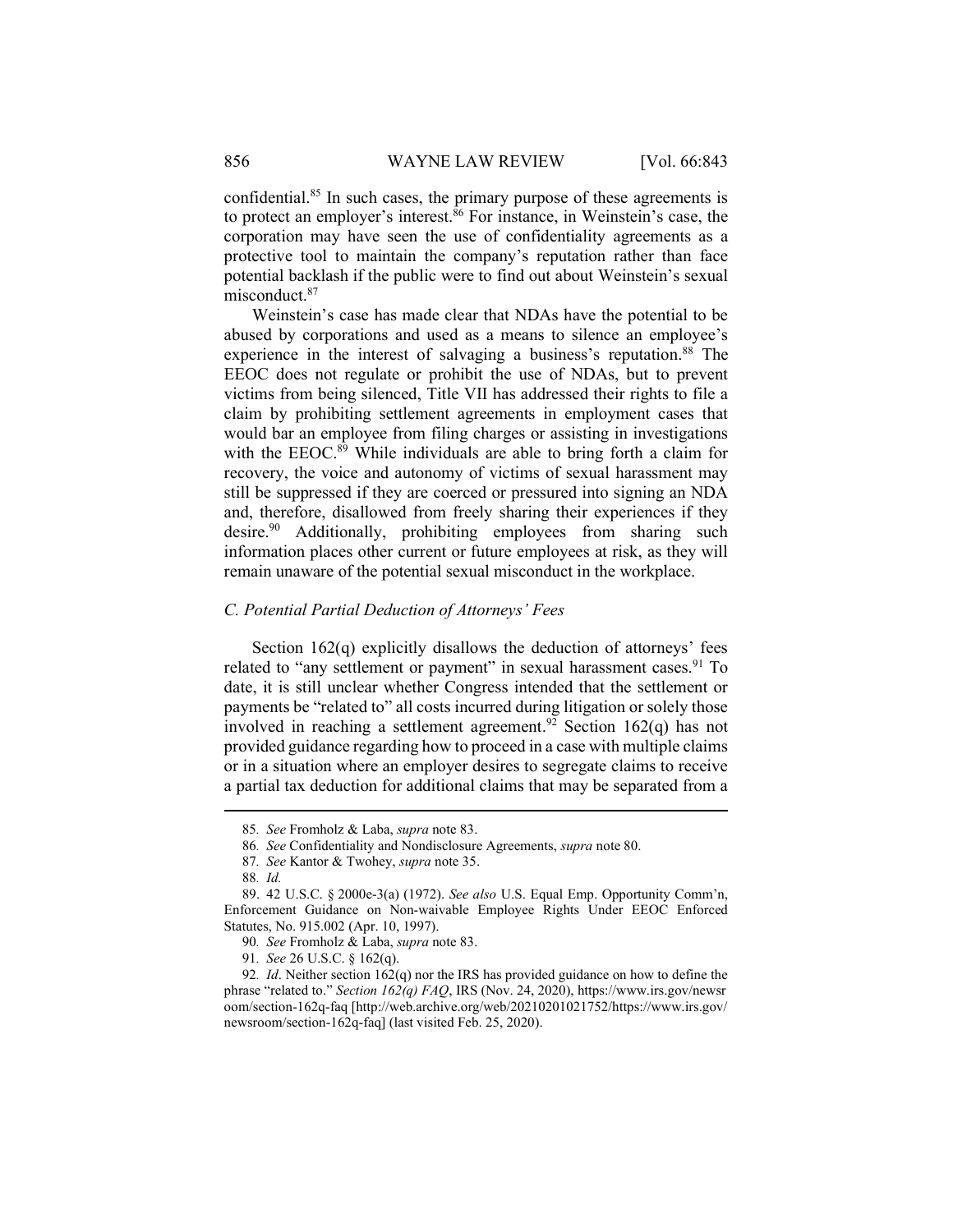sexual harassment claim.<sup>93</sup> It is, therefore, unclear whether all attorneys' fees are barred from deduction under the section or whether merely a portion of attorneys' fees are deductible by other means.<sup>94</sup>

In January 2020, the IRS directed the public to look to Publication 525, Taxable and Nontaxable Income, for information regarding whether attorneys' fees may be partially deductible.<sup>95</sup> Publication 525, Taxable and Nontaxable Income, lists various attorneys' fees and costs that an employer is able to deduct, but it does not address multiple claims or sexual harassment specifically.<sup>96</sup> Litigation is also not always initially entered into with the goal of agreeing to a settlement. While sexual harassment claims may be more likely to settle, it is not certain.<sup>97</sup> At face value, the section seems to disallow the deduction of all attorneys' fees.<sup>98</sup> However, if read this way, attorneys' fees may include costs incurred from the immediate onset of the case, even if an employer or attorney did not initially intend to enter into a confidential settlement.<sup>99</sup>

While plaintiffs may be able to recover more through settlement agreements than a trial verdict, the decision not to appear in court does not come without risk, as settlement offers can be unpredictable.<sup>100</sup> In negotiations, the more willing a defendant is to settle, the larger the settlement amount may be for the plaintiff.<sup>101</sup> This norm, however, is

97. Mona Chalabi, Sexual Harassment at Work: More Than Half of Claims in U.S. Result in No Charge, GUARDIAN (July 22, 2016, 12:30 PM), https://www.theguardian.co m/money/2016/jul/22/sexual-harassment-at-work-roger-ailes-fox-news [http://web.arch ive.org/web/20201109010845/https://www.theguardian.com/money/2016/jul/22/sexualharassment-at-work-roger-ailes-fox-news]. It is less common for sexual harassment cases to be held in favor of the plaintiff. Individuals, therefore, may be more likely to settle up front. Id. See also Hemel & Lund, supra note 65, at 1609–10. The unlikelihood of a favorable outlook for victims of sexual harassment is in addition to the desire of corporations to retain privacy and confidentiality. Id.

98. See 26 U.S.C. § 162(q). See also Mitchell M. Gaswirth, 71 USC Law School Institute On Major Tax Planning P 902, 16 (2019). The section does not specify what type of payments or costs qualify as attorneys' fees. Neither Congress nor the IRS has discussed the potential to divide claims into "deductible and non-deductible buckets." *Id.* at 21.

99. Gaswirth, supra note 98, at 21.

100. Jonathan D. Glater, Study Finds Settling Is Better Than Going to Trial, N.Y. TIMES (Aug. 7, 2008), https://www.nytimes.com/2008/08/08/business/08law.html [http://web.ar chive.org/web/20210125222327/https://www.nytimes.com/2008/08/08/business/08law.ht ml]. "In just [fifteen] percent of cases, both sides were right to go to trial meaning that the defendant paid less than the plaintiff had wanted but the plaintiff got more than the defendant had offered." Id.

101. See Settlements, WORKPLACE FAIRNESS, https://www.workplacefairness.org/settle

<sup>93</sup>. See 26 U.S.C. § 162(q).

<sup>94</sup>. Id.

<sup>95.</sup> Section 162(q) FAQ, supra note 92.

 <sup>96.</sup> I.R.S. Pub. No. 525, Cat. No. 15047D (Feb. 2020).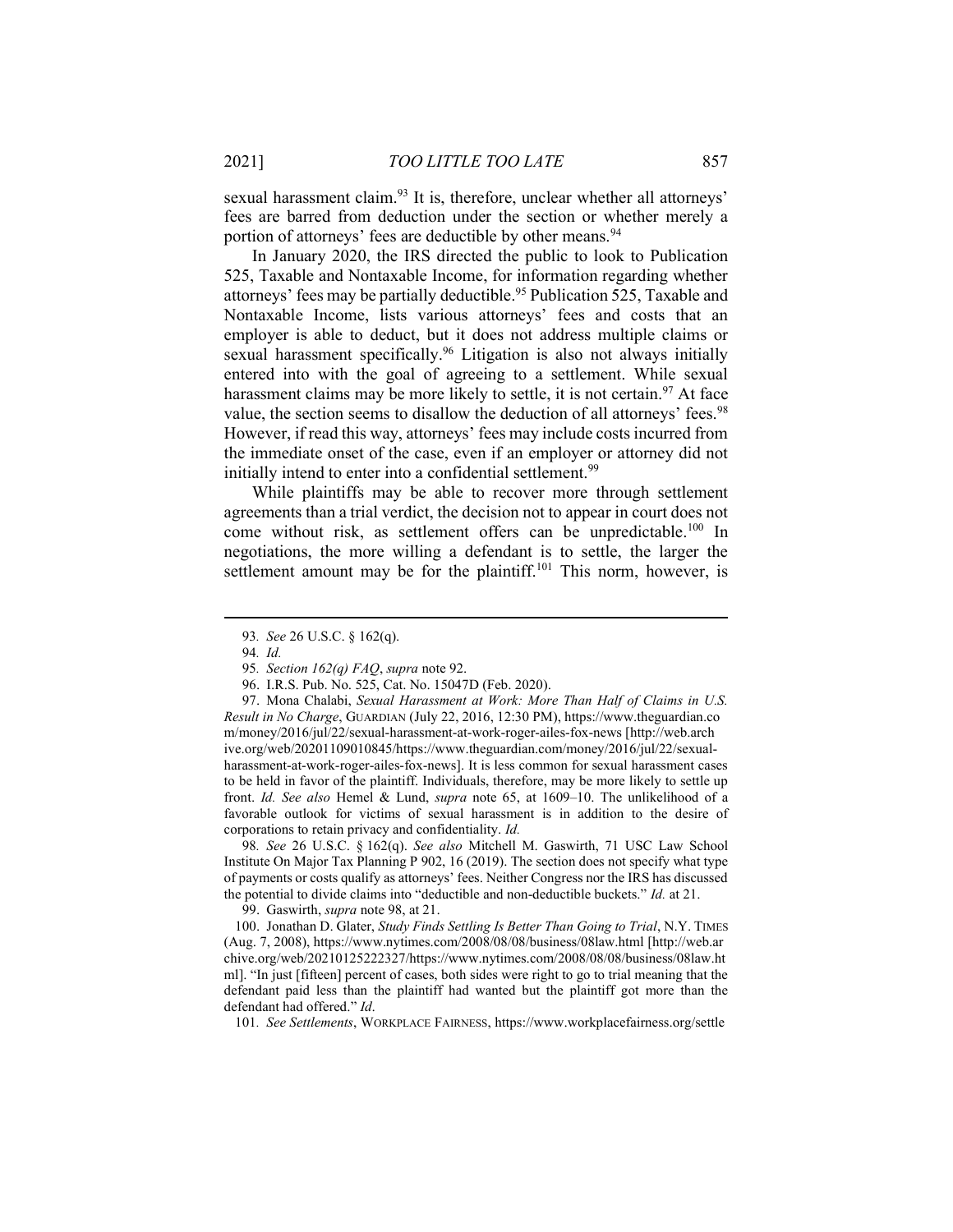challenged by section 162(q), which prohibits previously deductible costs of settlement payments involving NDAs in cases of sexual harassment.<sup>102</sup> Section 162(q) was proposed with the hope that by disallowing deductions, employers may be less inclined to enter into confidential settlement agreements.<sup>103</sup> On the other hand, employers may also be incentivized to continue settling cases of sexual harassment and instead offer claimants lower settlement payments to recoup the lost opportunity for a deduction for the settlement payment and its attorneys' fees.<sup>104</sup>

#### D. Impact on Plaintiffs

Section 162(q) also does not contain any language that provides guidance as to whether plaintiffs are prohibited from deducting attorneys' fees, like their employers, or whether the section's limitations solely apply to businesses.<sup>105</sup> If plaintiffs were prohibited from receiving a deduction, as businesses now are, they would face further harm by the disallowance of a deduction from the burdensome economic cost of litigation.<sup>106</sup> Disallowance of attorneys' fees for plaintiffs, even if partial, therefore, could disincentivize them from pursuing litigation altogether.<sup>107</sup> This

102. See 26 U.S.C. § 162(q).

103. See Menendez Calls on GOP to Fix Its Tax Bill to Protect Victims of Workplace Sexual Misconduct, supra note 38. The disallowance of a deduction acts as an economic incentive not to enter into settlement agreements that would be regulated under section  $162(q)$ . *Id.* 

ment#8 [http://web.archive.org/web/20210201022046/https://www.workplacefairness.org /settlement#8] (last visited Mar. 1, 2020). Employers are concerned with both the current litigation as well as the possibility of being sued again in the future. Settlement agreements may incentivize businesses to use them to protect their reputations as well as prevent the litigant from filing future claims. One way in which defendants may further ensure the silence of plaintiffs is by including a forfeiture or penalty provision, which would take effect if the plaintiff breaches the agreement. This type of provision may further incentivize businesses to feel comfortable making larger settlement offers, as they may feel that their offers are more protected. Id.

 <sup>104.</sup> Gaswirth, supra note 98, at 15.

<sup>105</sup>. See 26 U.S.C. § 162(q). See Wood, supra note 37. See also Robert W. Wood, Harvey Weinstein Tax May Hit Both Plaintiffs and Defendants, A.B.A. BUS. L. SEC. (Feb. 14, 2018), https://businesslawtoday.org/2018/02/harvey-weinstein-tax-may-hit-both-plain tiffs-and-defendants/ [http://web.archive.org/web/20210201022203/https://businesslaw today.org/2018/02/harvey-weinstein-tax-may-hit-both-plaintiffs-and-defendants/].

 <sup>106.</sup> See Wood, supra note 105. See also Gaswirth, supra note 98; Wood, supra note 37. Had the tax code applied to plaintiffs, those who bring forth the claim for sexual harassment, individuals may have been disincentivized from pursing legal remedies due to the economic burdens of litigation. Id.

 <sup>107.</sup> Wood, supra note 37. If individuals are disincentivized from bringing forth claims, it could result in fewer settlement agreements and essentially render section  $162(q)$  useless. Id.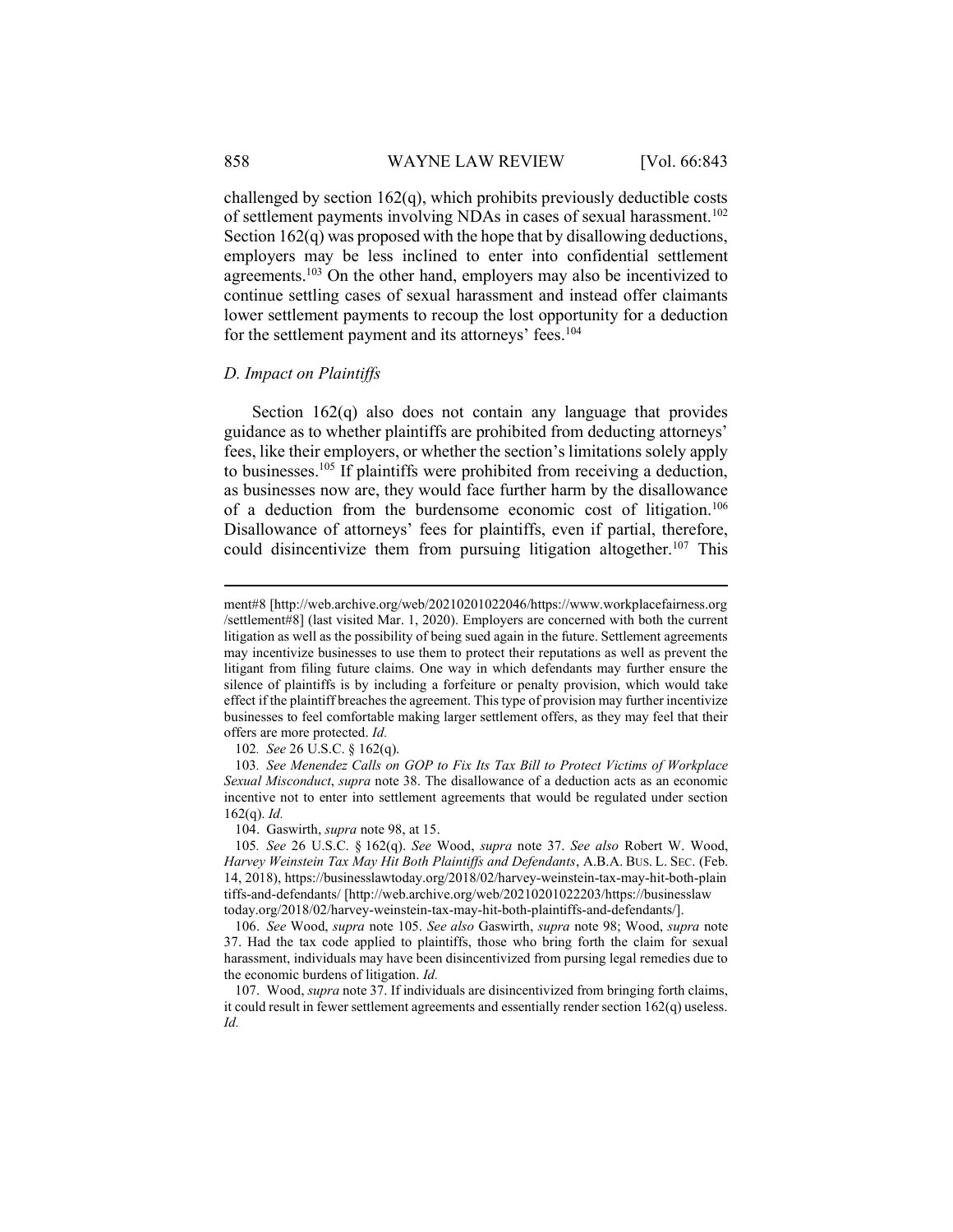would essentially render the section impractical; victims of sexual harassment would be no more—if not less—protected than they were before the enactment of section  $162(q)$ , and businesses still would not face repercussions for settling cases of sexual harassment.<sup>108</sup> In response to these fears, on June 28, 2019, the IRS issued a statement that section 162(q) does not preclude recipients or the beneficiaries of settlements related to sexual harassment claims involving an NDA from deducting attorneys' fees, though this is still not reflected in the section itself.<sup>109</sup> Further, this clarification does not entirely protect such recipients economically, as litigants may still fall victim to paying higher litigation costs or from receiving lower settlement agreements.<sup>110</sup>

# IV. ANALYSIS

#### A. Increased Rate of Sexual Harassment Claims Filed

According to a report regarding sexual harassment charges filed with the EEOC, the EEOC received over 7,500 charges alleging sexual harassment in 2019.<sup>111</sup> Further, the number of claims resulting in settlement decreased from 995 in 2010 to 692 in 2019.<sup>112</sup> Though it is difficult to find a direct correlation, statistical evidence, such as the report released by the EEOC, suggests that the increasing awareness and concern of workplace sexual harassment has led to an increase of allegations and a decrease of settlements at the EEOC level during the MeToo era.<sup>113</sup>

filed-eeoc-fy-2010-fy-2019]. These statistics include only sex-based harassment allegations filed with the EEOC. Id. See also Enforcement  $\&$  Litigation Statistics: Sexual Harassment Charges EEOC & FEPAs Combined: FY 1997 – FY 2011, EEOC https://www.eeoc.gov/eeoc/statistics/enforcement/sexual\_harassment.cfm [http://web.arc hive.org/web/20210201022335/https://www.eeoc.gov/statistics/sexual-harassment-charge seeoc-fepas-combined-fy-1997-fy-2011]. This source provides combined data of charges of sexual harassment claims filed with both the EEOC and the Fair Employment Practice Agency. Id.

113. Id. See also Alex Press, Women Are Filing More Harassment Claims in the #MeToo Era. They're Also Facing More Retaliation., VOX (May 9, 2019, 3:50 PM), https://www.vox.com/the-big-idea/2019/5/9/18541982/sexual-harassment-me-too-eeoc-

<sup>108</sup>. Id.

<sup>109</sup>. Section 162(q) FAQ, supra note 92.

<sup>110</sup>. See infra Part IV.E.

<sup>111</sup>. Enforcement & Litigation Statistics: Charges Alleging Sex-Based Harassment (Charges Filed with EEOC) FY 2010 – FY 2019, EEOC https://www.eeoc.gov/eeoc/statis tics/enforcement/sexual\_harassment\_new.cfm [http://web.archive.org/web/20210201022 248/https://www.eeoc.gov/statistics/charges-alleging-sex-based-harassment-charges-

<sup>112</sup>. See Enforcement & Litigation Statistics: Charges Alleging Sex-Based Harassment (Charges Filed with EEOC) FY 2010 – FY 2019, supra note 111.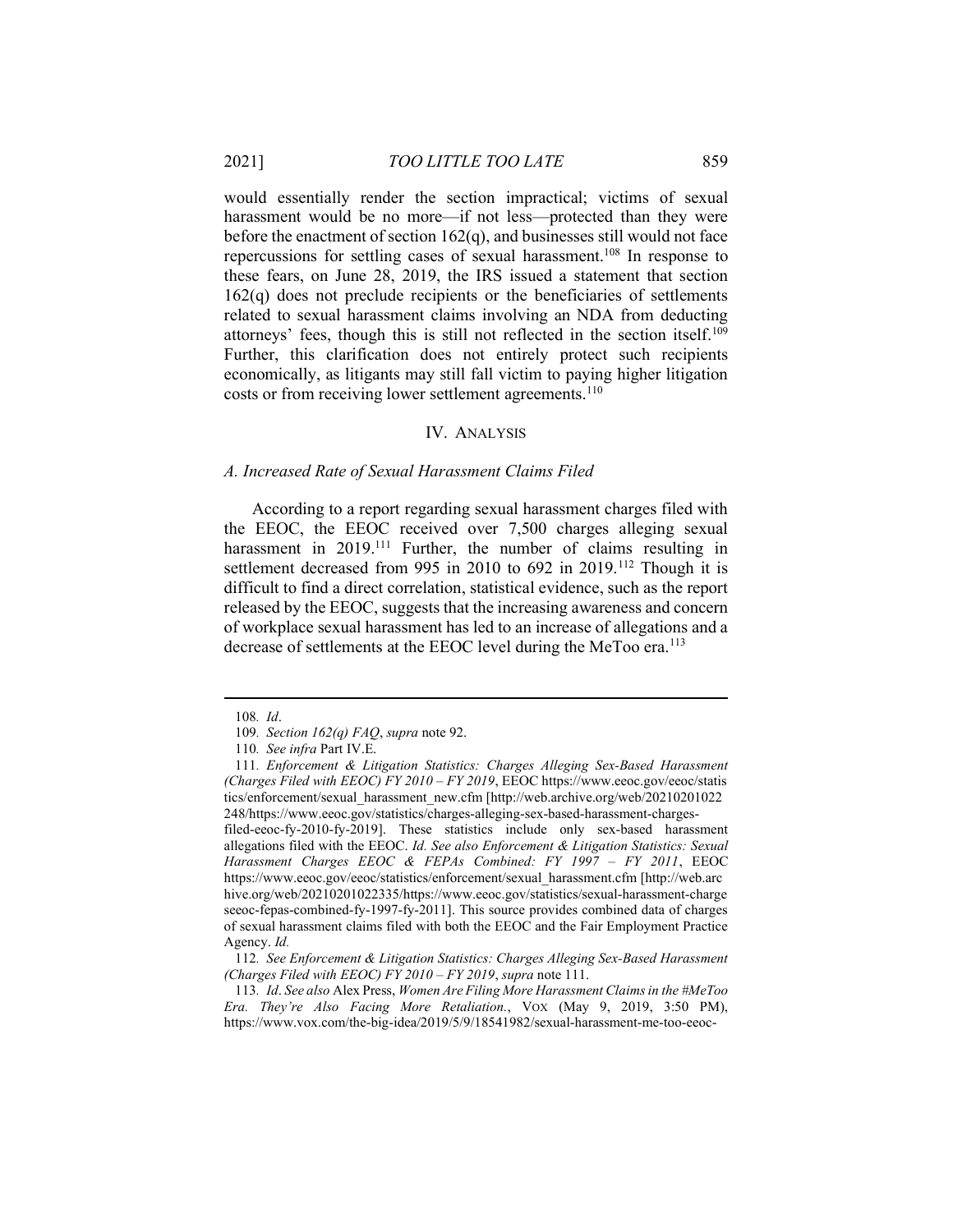The support of the MeToo movement seems to have helped destigmatize experiences of sexual harassment and encourage more women to come forward with their stories, despite potential negative repercussions that may accompany their decisions.<sup>114</sup> Individuals who come forward often face public scrutiny for their allegations and may be apprehensive of pursing litigation out of fear of being publicly judged or shamed.<sup>115</sup> Victims of sexual harassment may also be unwilling to come forward if they are struggling internally or emotionally with their experiences of being harassed.<sup>116</sup>

It is unclear whether the tax reform has had an impact on litigants' choices to pursue claims for sexual harassment. However, it is possible that individuals feel more comfortable coming forward with their experiences knowing that Congress opposes the current ability of corporations to avoid financial or social repercussions for their employees' misconduct and their complicit participation in addressing such behavior.

# B. Define Sexual Harassment as Defined Under Title VII by the EEOC

As aforementioned, one of the most noticeable oversights of section  $162(q)$  is its failure to define sexual harassment or abuse.<sup>117</sup> Neither Congress nor the IRS has made any indication that the term sexual harassment should refer to the definition provided by the EEOC, despite its regulation under Title VII. This lack of direction is concerning because individual states may have state legislation defining sexual harassment that may differ from the federal definition set forth by the EEOC.<sup>118</sup> Due to the section's lack of clarity, it is unclear whether a sexual harassment claim brought in state court would be regulated by the state's definition or the federal definition provided by the EEOC.  $^{119}$ 

complaints [http://web.archive.org/web/20210201022455/https://www.vox.com/the-bigidea/2019/5/9/18541982/sexual-harassment-me-too-eeoc-complaints].

 <sup>114.</sup> Ksenia Keplinger et. al., Women at Work: Changes in Sexual Harassment Between September 2016 and September 2018, PLOS ONE (July 17, 2019), https://doi.org/10.1371/ journal.pone.0218313 [https://web.archive.org/web/20210206200205/https://journals.plos .org/plosone/article?id=10.1371/journal.pone.0218313].

<sup>115</sup>. Id. Individuals who come forward with allegations of sexual assault fear punishment in terms of further mistreatment at work or harm to their reputations. Id.

<sup>116</sup>. Id. Women who have experienced sexual harassment or other forms of sexual misconduct have reported experiencing shame and lowered self-esteem. Id. These feelings have been attributed to the negative connotations of sexual harassment as well as the victims' fears of societal repercussions to their reputations. Id.

<sup>117</sup>. See 26 U.S.C. § 162(q).

<sup>118</sup>. See Rader, supra note 39.

<sup>119</sup>. Id.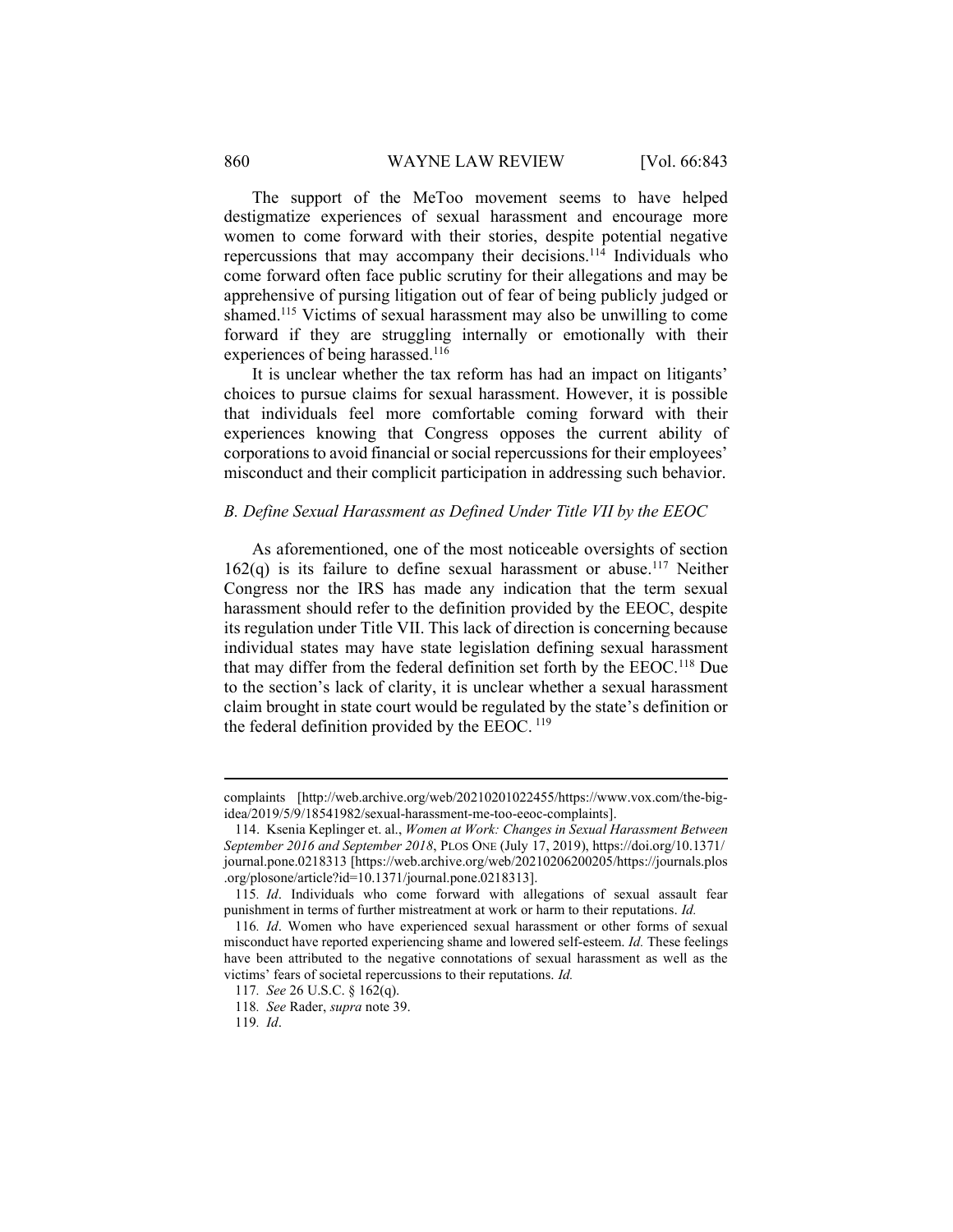Furthermore, even if Congress intended for the term sexual harassment to reference the EEOC's definition, it remains unclear how to distinguish sexual harassment from sexual abuse. Neither Title VII nor the EEOC has explicitly defined sexual abuse.<sup>120</sup> However, the term has been defined by the Merriam-Webster dictionary as "the infliction of sexual contact upon a person by forcible compulsion."<sup>121</sup> The word "compulsion" suggests that allegations or experiences of sexual abuse may also be governed under Title VII, as the phrase "forcible compulsion" alludes to unwanted sexual advances, which would likely be included in the EEOC's definition of sexual harassment.<sup>122</sup> That being said, if a case alleging sexual abuse were to be defined by state legislation, it is still unclear whether a plaintiff's allegation of abuse would satisfy the state's definition.<sup>123</sup>

If this scenario were to occur and prohibit an individual from pursuing an allegation of sexual misconduct, the result would be inconsistent with the very purpose of section  $162(q)$ , as a plaintiff may also be prohibited from receiving any form of remedy for their harm, while their employer would not face repercussions. Section  $162(q)$ , therefore, would be more effective if it were to directly specify that sexual harassment and abuse refer to the EEOC's definition of sexual harassment as governed by Title VII. Alternatively, Congress or the IRS could also release a clarifying statement defining the terms or refer the public to Title VII for guidance regarding how to define the vague terms.

#### C. Prohibition of All Confidentiality Agreements

Section  $162(q)$  fails to clarify the types of provisions or agreements encompassed by the term "nondisclosure agreement."<sup>124</sup> It is, therefore, unclear whether employers may require an employee to sign other forms of confidentiality agreements that would not prevent them from receiving a deduction.<sup>125</sup> For example, a settlement agreement may also contain a

 <sup>120. 42</sup> U.S.C. § 2000e (2021). See also 42 U.S.C. § 2000e-3 (1972).

 <sup>121.</sup> Sexual Abuse, MERRIAM-WEBSTER, https://www.merriam-webster.com/legal/sex ual%20abuse [http://web.archive.org/web/20201111171056/https://www.merriam-web ster.com/legal/sexual%20abuse] (last visited Feb. 3, 2021).

<sup>122</sup>. See Facts About Sexual Harassment, supra note 43.

<sup>123</sup>. See Rader, supra note 39, at 340.

<sup>124</sup>. See 26 U.S.C. § 162(q).

<sup>125</sup>. Id. See also Joe Rivera & Kyle Knas, The Impact on Settlement of Employment Claims, 46 TODAY'S CPA 32, 35–36 (2019), https://www.tscpa.org/docs/defaultsource/communications/2019-today's-cpa/january-february/tcja-settlementemployment claims-jan-feb2019-today'scpa.pdf?sfvrsn=a565f2b1\_4 [http://web.archive.org/web/2021 0201022623/https://www.tx.cpa/docs/default-source/communications/2019-today's-cpa/ january-february/tcja-settlementemploymentclaims-jan-feb2019-today'scpa.pdf?sfvrsn=a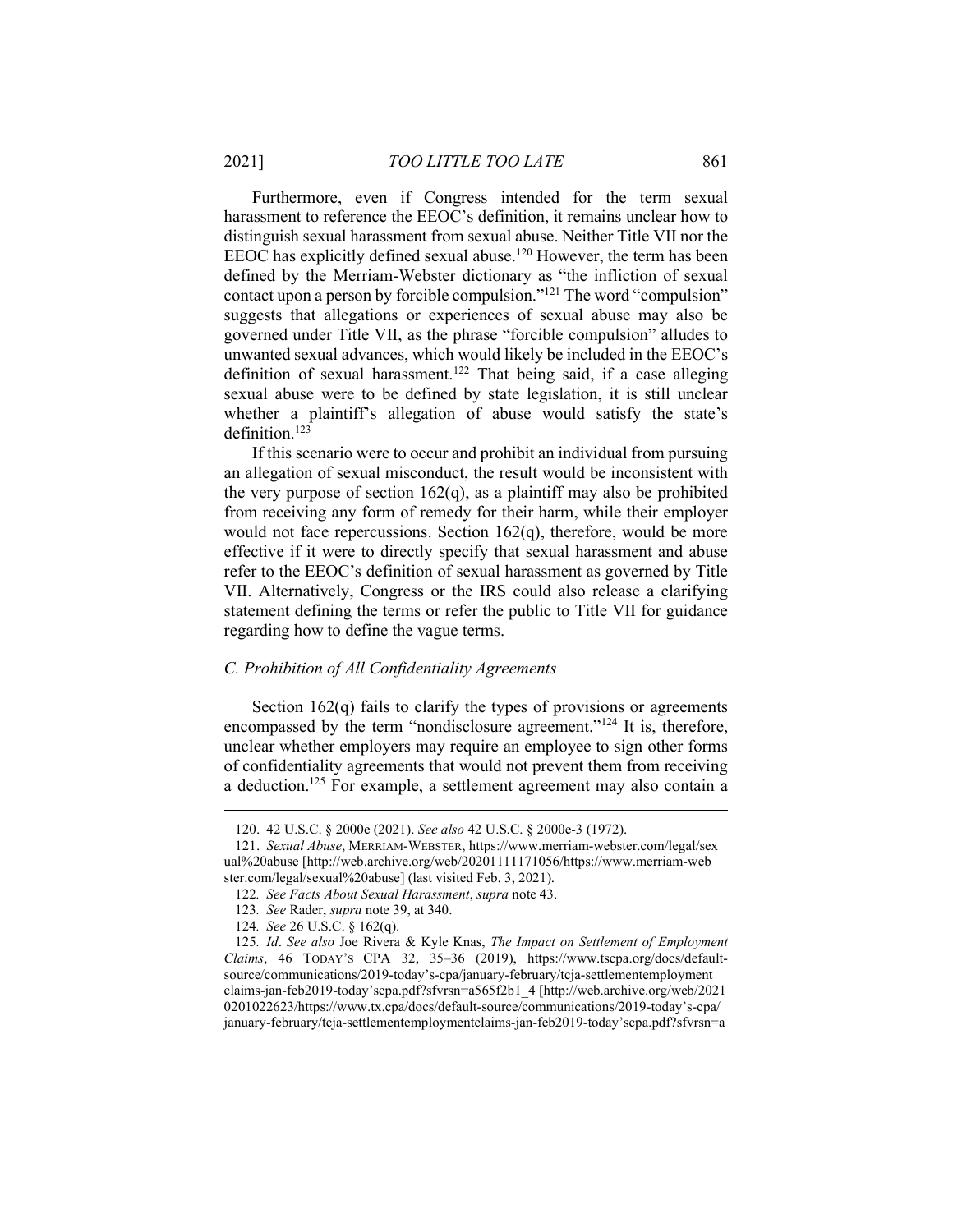non-disparagement clause, which could also prevent an employee from discussing claims of sexual harassment.<sup>126</sup> Such an agreement could even be used to outline the particular language for an employee to use when asked about the case or litigation.<sup>127</sup> Section 162(q) also fails to address the use of boilerplate agreements.<sup>128</sup> If these other forms of confidentiality agreements are descriptive enough, the employee may be so limited that an NDA is unnecessary, allowing a business to enter into a settlement agreement without fear of being disallowed a deduction.<sup>129</sup>

Whether these provisions are included under the definition of an NDA directly impact whether a deduction will be permitted. In order to avoid such situations, section 162(q) should be amended to include a statement specifically explaining what types of provisions or agreements fall under the category of NDAs for the purpose of the tax code. The most beneficial description of NDAs under the tax code would be a broad definition that prohibits all forms of confidentiality agreements and mechanisms that businesses may enact in an attempt to avoid regulation under section  $162(q)$ . Such a definition would prevent victims from being silenced by other forms of confidentiality agreements.

# D. Prohibition of Deductions for ALL Attorneys' Fees

To date, it remains unclear whether Congress intended for section  $162(q)$  to broadly disallow the deduction of all attorneys' fees associated with a case of sexual harassment.<sup>130</sup> If so, attorneys may be incentivized to discuss the potential for settlement at the onset of a sexual harassment case to avoid an unexpected settlement for which their fees are no longer deductible to their client.<sup>131</sup> Attorneys also may become more hesitant to take on such cases because they still may be more likely to result in settlements involving an NDA or other form of confidentiality agreement.<sup>132</sup>

If Congress did not intend for the section to disallow "all" attorneys' fees associated with the claim from the beginning, it is questionable whether employers would be as disincentivized from entering into a private settlement agreement. If the section allowed for a deduction of presettlement or other associated fees, employers may still be willing to enter

132. Id.

<sup>565</sup>f2b1\_4].

<sup>126</sup>. Id.

<sup>127</sup>. Id. at 36.

<sup>128</sup>. Id.

<sup>129</sup>. Id.

<sup>130</sup>. Id. See also infra Part IV.E.

<sup>131</sup>. See Rivera & Knas, supra note 125. See also Glater, supra note 100.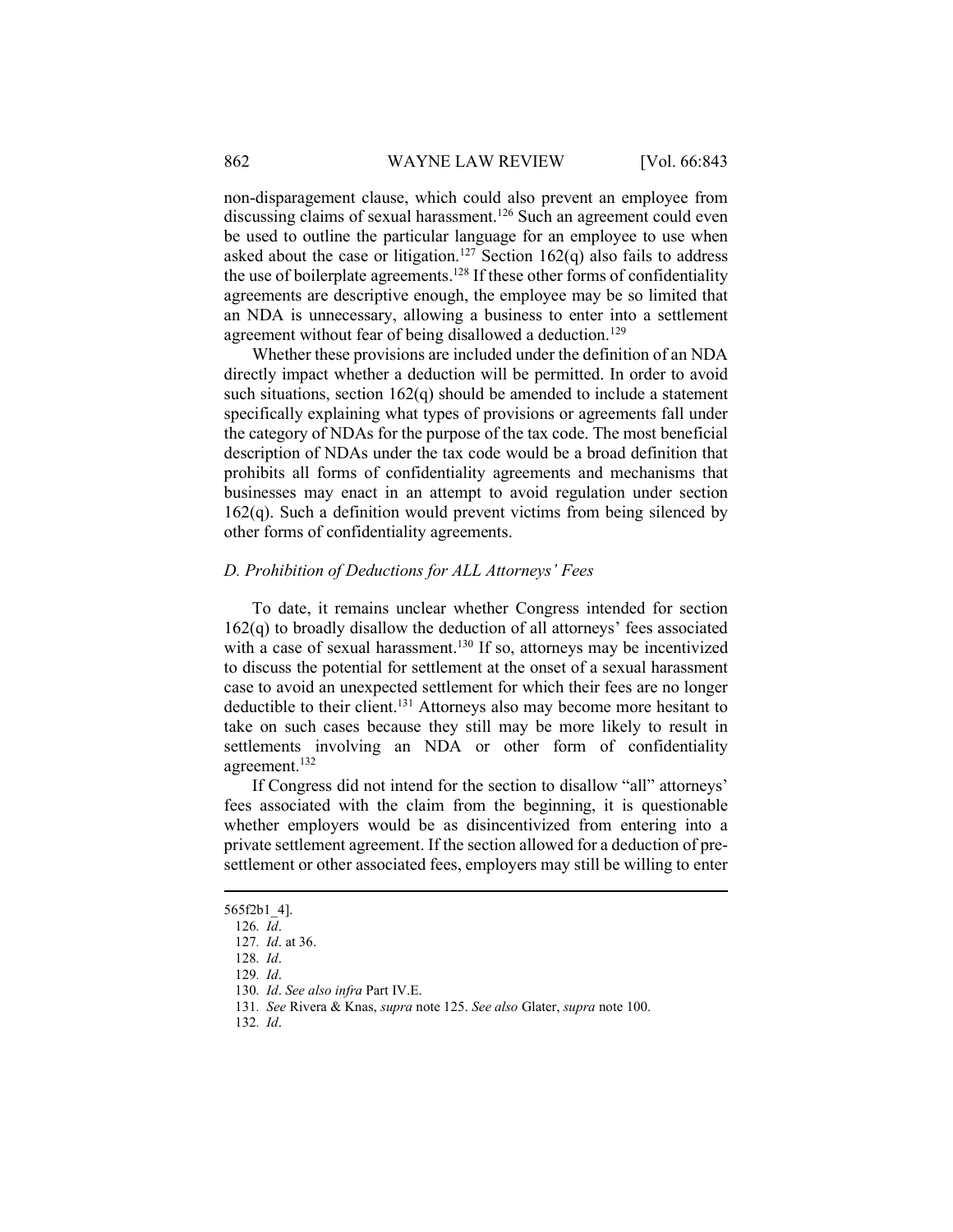into a settlement regulated under section 162(q), as they would still receive a partial deduction.<sup>133</sup> To ensure the section fully benefits the plaintiff, the section should be amended to disallow all attorneys' fees accumulated from the claim to increase the economic repercussions of settling such cases with an NDA.

# E. Impact of Section  $162(q)$  on Litigants

In any type of litigation, there exists a power dynamic between parties.<sup>134</sup> Any change in litigation costs may affect this dynamic, especially in cases where one party is motivated to silence the dispute.<sup>135</sup> In cases where an employer is especially concerned with maintaining confidentiality, such as those regarding instances of sexual harassment, an employer may be more willing to offer higher settlement payments to avoid publicizing misconduct in the workplace.<sup>136</sup> Compared to their employer, however, an employee bringing forth a claim of sexual harassment may be at a great disadvantage in terms of money and legal representation.<sup>137</sup> An employer's willingness to settle a claim particularly one that could impact its future or public reputation—may, therefore, encourage the employer to settle quickly by offering more money to ensure silence. However, this may be undermined if the employer is aware that it will later lose costs due to being disallowed a deduction.

135. Id. at 1612. See also Rader, supra note 39, at 337. Businesses will likely perform a cost-benefit analysis of whether to enter into a settlement or use an NDA, which can adversely affect plaintiffs depending on whether they would prefer to sign an NDA. Id.

<sup>133</sup>. See 26 U.S.C. § 162(q). The disallowance of a deduction for attorneys' fees is only prohibited if the fees are "related to" the settlement of sexual harassment claims that also use an NDA. Id. If attorneys' fees are considered "related to" the settlement of the claim, rather than the entire litigation process surrounding the claim, not all fees would be disallowed under section 162(q). Businesses may, therefore, receive a decreased deduction but not a total loss of a potential deduction and be less incentivized not to enter into such a settlement.

<sup>134</sup>. See Hemel & Lund, supra note 65, at 1596. Regarding section 162(q), instances of workplace sexual harassment inherently result from unequal power dynamics due to the employer-employee relationship. These cases directly result from an employer using a position of power or threat of being co-workers to harass the other individual. In many of these cases, individuals feel coerced due to the promise of career advancements or fear of repercussions to their career.

<sup>136</sup>. See 26 U.S.C. § 162(q). See also Rivera and Knas, supra note 125, at 35.

<sup>137</sup>. See Remedies for Employment Discrimination, EEOC, https://www.eeoc.gov/ employers/remedies.cfm [http://web.archive.org/web/20210201022736/https://www.eeoc .gov/employers/remedies-employment-discrimination] (last visited Jan. 29, 2021). The recovery amount of compensatory and punitive damages is limited "depending on the size of the employer." Id.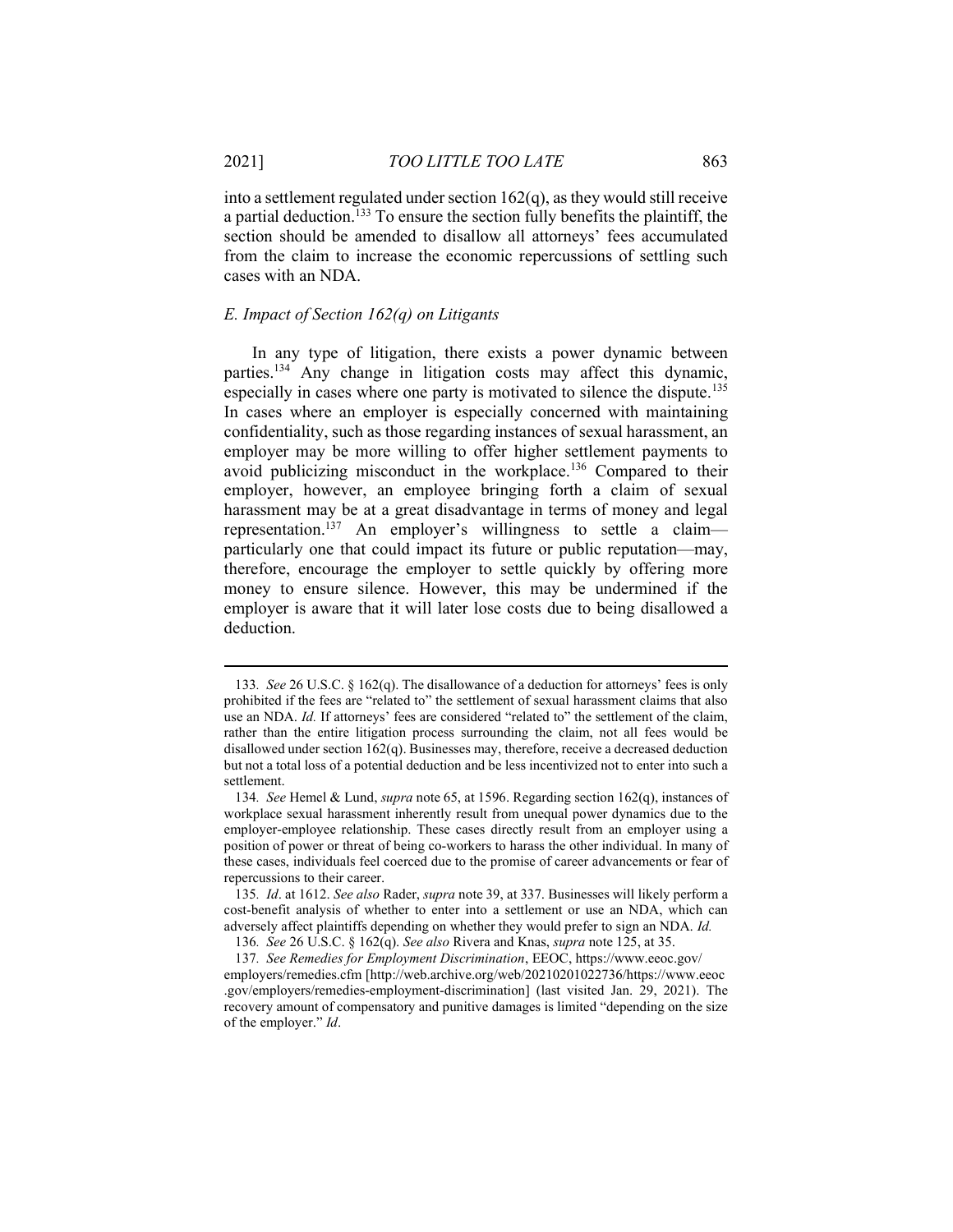### 864 WAYNE LAW REVIEW [Vol. 66:843]

Additionally, employers may still be disincentivized from pursuing litigation that would result in their receiving a deduction of fees if they more heavily weigh their company's privacy over any interest in the economic benefit they may receive from such deductions.<sup>138</sup> In this case, a plaintiff may not suffer a decreased settlement offer but could still be pressured or coerced into silence. To avoid this effect, it is essential that Congress respond to the remaining questions regarding the application of section 162(q) due to its vagueness. For example, Congress should address the type of attorneys' fees covered by section  $162(q)$ . Because of the increased economic burden of pursuing settlements regulated by section  $162(q)$ , businesses may be less likely to weigh the cost of litigation with other priorities such as confidentiality or reputation.<sup>139</sup>

### F. A Litigant's Right to Confidentiality

Because section  $162(q)$  does not distinguish between situations where an employee or employer initiates or prefers signing an NDA, the disallowance of a tax deduction will apply even in situations where a plaintiff has intentionally requested the inclusion of an NDA.<sup>140</sup> This circumstance can further subject victims of sexual harassment to potential risks, such as reduced settlement offers if a business tries to make up costs for not receiving a deduction.<sup>141</sup> In such cases, employees may be coerced into accepting lower settlement offers in exchange for their employer signing an NDA out of fear that their employer will slander their names in the future or release intimate details of the case that the victims would prefer remain confidential.<sup>142</sup> To address this issue, judicial oversight over such cases should be increased as an added measure of protection for plaintiffs. This would make any scenario in which an employer may attempt to punish victims of sexual harassment by offering lower

<sup>138</sup>. See The "Weinstein Tax" and the Unintended Consequences of Congress' Response to the #MeToo Movement, GORDON & REES SCULLY MANSUKHANI (Feb. 2018), https://www.grsm.com/publications/2018/the-weinstein-tax-and-the-unintended-conseq uences-of-congress-response-to-the-metoo-movement [http://web.archive.org/web/20210 201022850/https://www.grsm.com/publications/2018/the-weinstein-tax-and-the-unintend ed-consequences-of-congress-response-to-the-metoo-movement]. If businesses are not incentivized to cease pursuance of settlements that would be governed under section 162(q), the section would not be as helpful in increasing awareness of sexual harassment, as the lawsuits would continue to settle with confidentiality agreements. See id.

<sup>139</sup>. See supra Part IV.D.

<sup>140.</sup> Id. Businesses may offer lower settlement agreements in exchange for signing an NDA to offset the increased economic burden of not receiving a tax deduction following the settlement.

<sup>141</sup>. Id.

<sup>142.</sup> See Keplinger et al., supra note 114.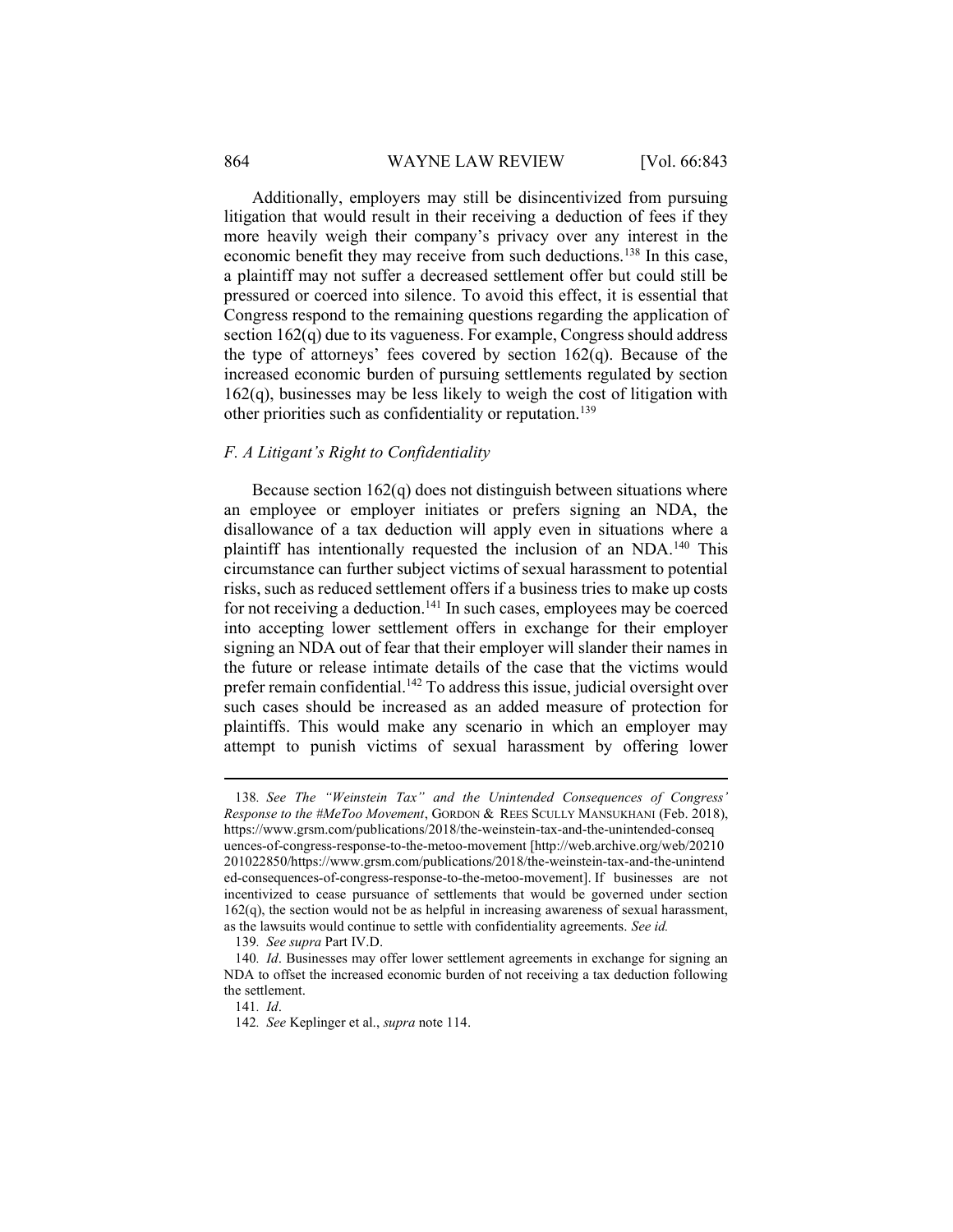settlement amounts less likely to occur, and it would ensure that the victims do not experience any further harm by also being stripped of their right to confidentiality in an attempt to receive a fair settlement. To compensate plaintiffs, judges should exercise increased judicial oversight of settlement agreements involving sexual harassment by particularly focusing on the plaintiffs' desires and the impact of such settlements specifically on plaintiffs.

### G. Additional Employee Protections

One way to combat the vagueness of section 162(q), as well as provide additional mechanisms for discouraging sexual misconduct, is for businesses to take preventative measures to avoid workplace harassment. In order to prevent sexual harassment, some corporations have enacted internal protocols to educate their employees on acceptable versus unacceptable workplace conduct and the repercussions or consequences for employee misconduct.<sup>143</sup> There are no current federal laws that require employers to incorporate sexual harassment policies or training programs into the workplace.<sup>144</sup> However, this would be a beneficial step in taking a proactive approach to address workplace sexual harassment. While such policies alone will not prevent all cases of sexual harassment, they are beneficial in that they provide additional consequences for individuals who conduct themselves inappropriately and clearly highlight a business' stance against workplace sexual misconduct.<sup>145</sup>

While some businesses have taken steps to enact their own protocols to avoid workplace sexual harassment, states may also further enact legislation requiring employers to provide sexual harassment programs despite there being no current federal requirement of such programs.<sup>146</sup> Some states have also enacted sex protection legislation, which incorporates "sex" as a protected class in their discrimination laws.<sup>147</sup> States can also incorporate separate provisions in their discrimination laws that explicitly prohibit sexual harassment or abuse in workplace settings.<sup>148</sup> State legislation can, therefore, be used as an additional tool to enact preventative measures against sexual harassment as well as provide

<sup>143</sup>. See Murad, supra note 51.

<sup>144</sup>. Id.

<sup>145.</sup> See Kristen N. Coletta, Comment, Sexual Harassment on Social Media: Why Traditional Company Sexual Harassment Policies Are Not Enough and How to Fix It, 48 SETON HALL L. REV. 449, 473 (2018).

<sup>146</sup>. See Murad, supra note 51.

<sup>147</sup>. Id.

<sup>148</sup>. Id.